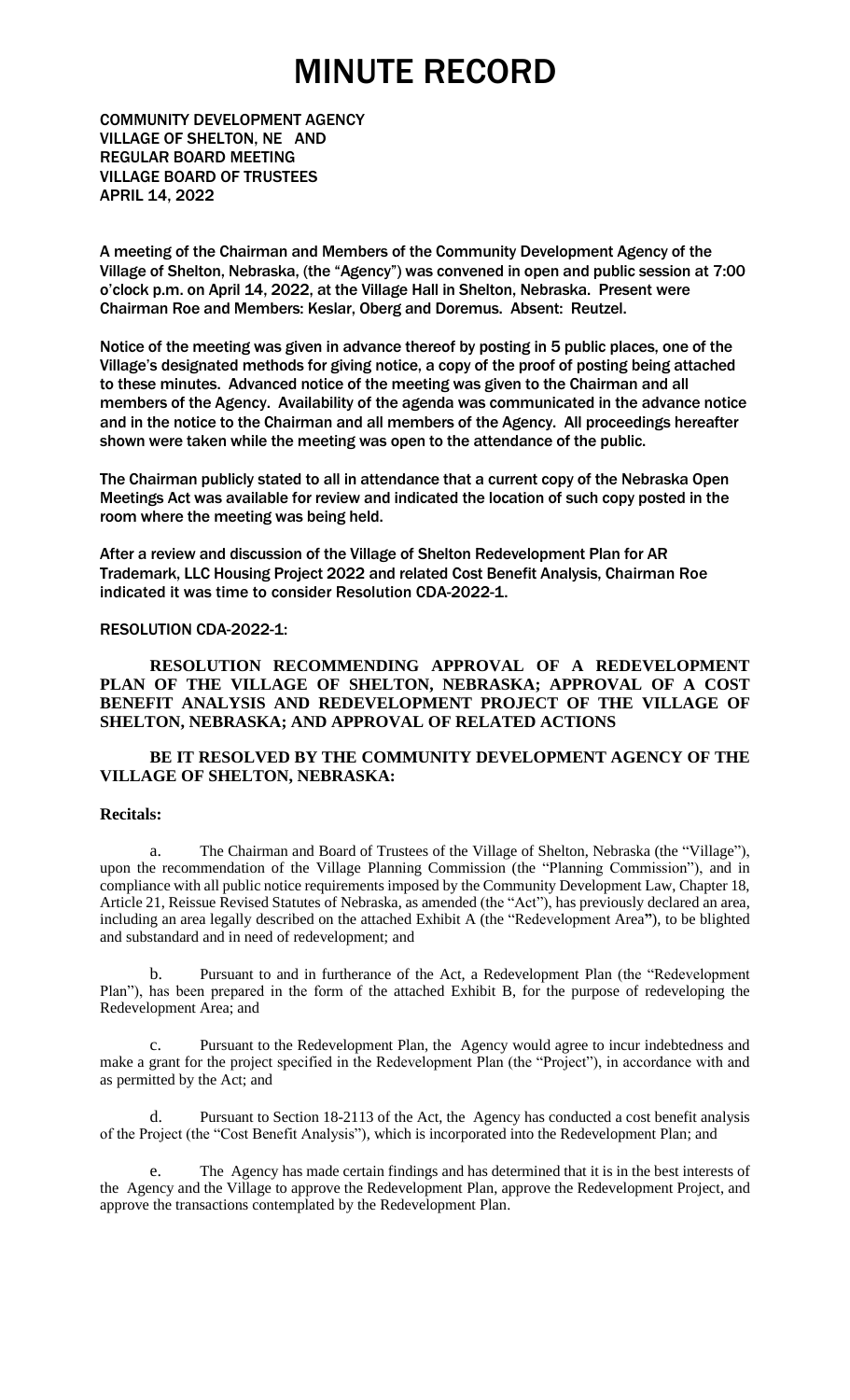#### **Resolved that:**

The Agency determines that the proposed land uses and building requirements in the Redevelopment Plan for the Redevelopment Area are designed with the general purposes of accomplishing, and in conformance with the general plan of the Village, a coordinated, adjusted, and harmonious development of the Village and its environs which will, in accordance with present and future needs, promote health, safety, morals, order, convenience, prosperity, and the general welfare, as well as efficiency in economy in the process of development; including, among other things, adequate provision for traffic, vehicular parking, the promotion of safety from fire, panic, and other dangers, adequate provisions for light and air, the promotion of the healthful and convenient distribution of population, the provision of adequate transportation, water, sewerage, and other public utilities, schools, parks, recreational and community facilities, and other public requirements, the promotion of sound design and arrangement, the wise and efficient expenditure of public funds, and the prevention of the recurrence of unsanitary or unsafe dwelling accommodations or conditions of blight.

1. In accordance with the Act, the Agency has conducted a Cost Benefit Analysis for the Project, which is incorporated as part of the Redevelopment Plan, and finds (i) the Redevelopment Plan uses funds authorized in section 18-2147 of the Act, (ii) the redevelopment project in the Redevelopment Plan would not be economically feasible without the use of taxincrement financing, (iii) the redevelopment project would not occur in the community redevelopment area without the use of tax-increment financing, and (iv) the costs and benefits of the redevelopment project, including costs and benefits to other affected political subdivisions, the economy of the community, and the demand for public and private services have been analyzed by the governing body and have been found to be in the long-term best interest of the community impacted by the redevelopment project. The Agency has documented, in writing, that the Redevelopment Project is not financially feasible without the use of funds mentioned in Section 18-2147 of the Act as the redevelopment project will not be financed by the redeveloper's lender without the benefit of tax increment financing.

1. In compliance with section 18-2114 of the Act, the Agency finds and determines as follows: a) the Redevelopment Area constituting the Redevelopment Project will not be acquired by the Agency and the Agency shall receive no proceeds from disposal to the Redeveloper; (b) the Redeveloper will acquire the Redevelopment Area by private purchase; (c) the estimated cost of preparing the project site as described in the Redevelopment Plan and related costs are included in the overall project budget included as part of the redevelopment Plan (d) the method of acquisition of the real estate was by private contract by the Redeveloper and not by condemnation; (e) the method of financing the Redevelopment Project shall be by issuance of tax increment revenue bonds or notes issued in the combined amount of not to exceed \$281,991, (subject to increase as based on the cost of sewer main installation and from additional funds provided by the Redeveloper and its lender; and (f) no families or businesses will be displaced as a result of the project.

2. The Agency recommends approval of the Redevelopment Plan, the Redevelopment Project, and the transactions contemplated in the Redevelopment Plan.

3. All prior resolutions of the Agency in conflict with the terms and provisions of this resolution are repealed to the extent of such conflicts.

4. This Resolution shall become effective immediately upon its adoption.

It was them moved by Doremus, with a second from Keslar to approve and adopt Resolution CDA-2022-1 as presented. Ayes: Roe, Keslar, Oberg and Doremus. Nays: None. Absent: Reutzel. Motion Carried.

Chairman Roe then recessed the CDA meeting to reconvene as the Board of Trustees.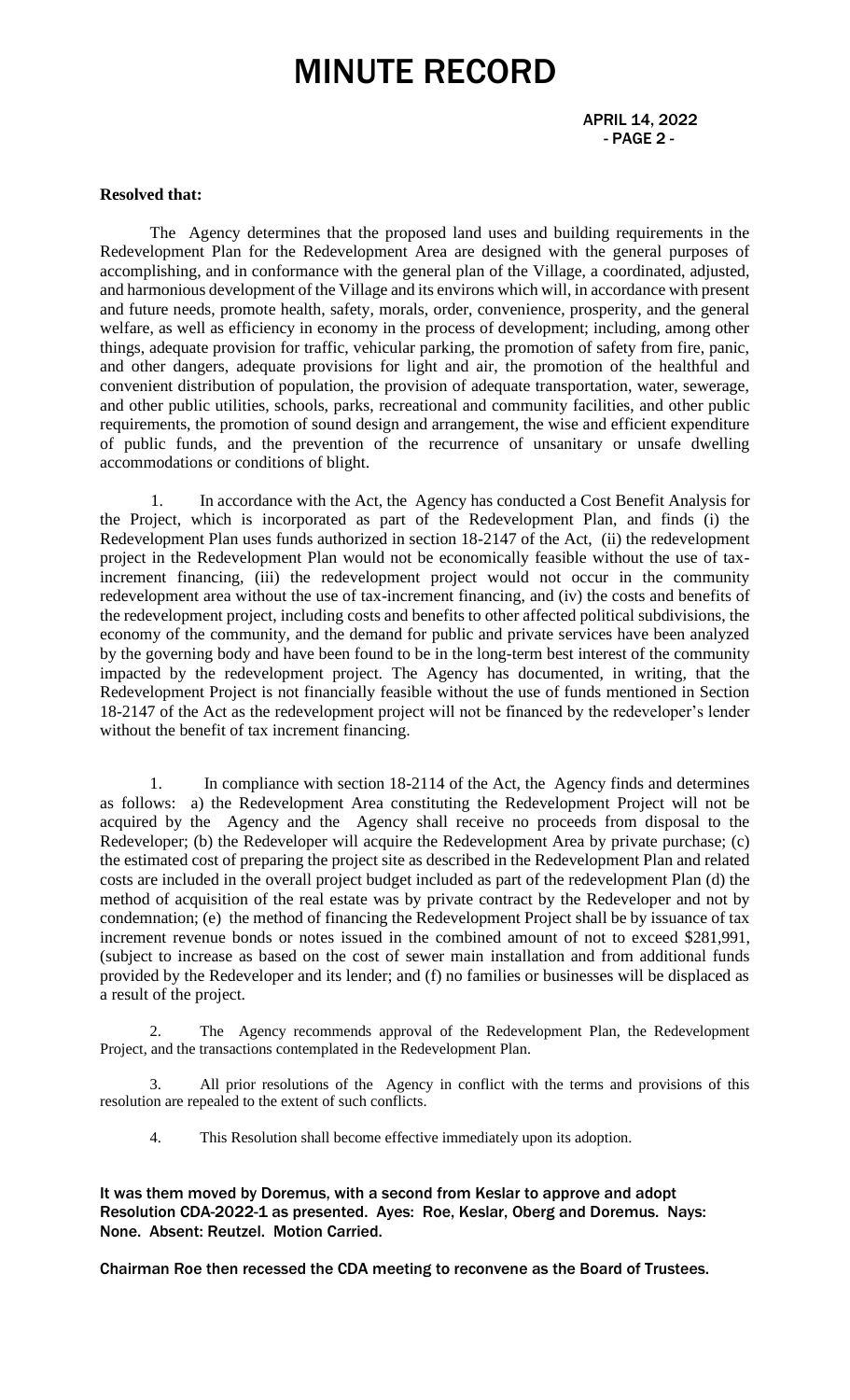#### APRIL 14, 2022 - PAGE 3 -

The regular meeting of the Chairman and Board of Trustees of the Village of Shelton, Nebraska, was convened in open and public session in the Community Room of the Shelton Municipal Building at 219 "C" Street in Shelton, Nebraska at 7:20 o'clock P.M. on April 14, 2022. Chairman Roe then called the meeting to order at which time he informed the public of the posting of the Open Meeting Act on the bulletin board in the back of the room and led the audience in the Pledge of Allegiance. He then directed the Village Clerk to call roll which reflected the following: Present: Trustee Roe, Oberg, Keslar and Doremus. Absent: Reutzel

Notice of this meeting was given in advance thereof by publishing April 7, 2022 in the Shelton Clipper and posting at 10:30 A.M. on March 12, 2022, in five (5) public places in the Village of Shelton, Nebraska, as follows: Larry's Market, Shelton Clipper, Cornerstone Bank, Post Office, and Village Office, all as shown by the Certificate of Posting attached to these minutes. Notice of this meeting was simultaneously given to the Chairman and all members of the Village Board of Trustees and a copy of their acknowledgement of receipt of notice of the meeting and the agenda are attached to these minutes. Availability of the agenda was communicated in the advance notice and in the notice of this meeting to the Village Board of Trustees.

All proceedings shown were taken while the convened meeting was open to the attendance of the public.

PUBLIC HEARING FOR SHELTON REDEVELOPMENT PLAN FOR AR TRADEMARK, LLC HOUSING PROJECT 2022. The Board of Trustees adjourned at 7:20 PM to hold the Public Hearing relating to the Redevelopment Plan presented by AR Trademark, LLC. A recommendation from the Planning Commission and the Community Development Agency (CDA) to approve the plan was received. After discussion and hearing no more questions or concerns from the public, Chairman Roe adjourned the Public Hearing and call the Board of Trustees meeting back to order at 7:24 PM.

Chairman Roe then indicated it was time to consider Resolution 22-04-14.

#### RESOLUTION NO. 22-04-14:

#### **RESOLUTION OF THE CHAIRMAN AND BOARD OF TRUSTEES OF THE VILLAGE OF SHELTON, NEBRASKA, APPROVING THE VILLAGE OF SHELTON REDEVELOPMENT PLAN FOR THE AR TRADEMARK, LLC HOUSING PROJECT; APPROVAL OF A REDEVELOPMENT PROJECT OF THE VILLAGE OF SHELTON; AND APPROVAL OF RELATED ACTIONS**

#### **BE IT RESOLVED BY THE CHAIRMAN AND BOARD OF TRUSTEES OF THE VILLAGE OF SHELTON, NEBRASKA:**

#### **Recitals:**

f. The Chairman and Board of Trustees of the Village of Shelton, Nebraska (the "Village"), upon the recommendation of the Village Planning Commission (the "Planning Commission"), and in compliance with all public notice requirements imposed by the Community Development Law, Chapter 18, Article 21, Reissue Revised Statutes of Nebraska, as amended (the "Act"), has previously declared an area, including an area legally described on the attached Exhibit "A" (the "Redevelopment Area**"**), to be blighted and substandard and in need of redevelopment; and

b. Pursuant to and in furtherance of the Act, the Village of Shelton Redevelopment Plan for the AR Trademark, LLC Housing Project 2022 (the **"Redevelopment Plan"**) has been prepared and submitted to the Agency by the Redeveloper, a copy of which is on file in the office of the Shelton Village Clerk, and is incorporated herein by this reference, for the purpose of redeveloping the Redevelopment Area; and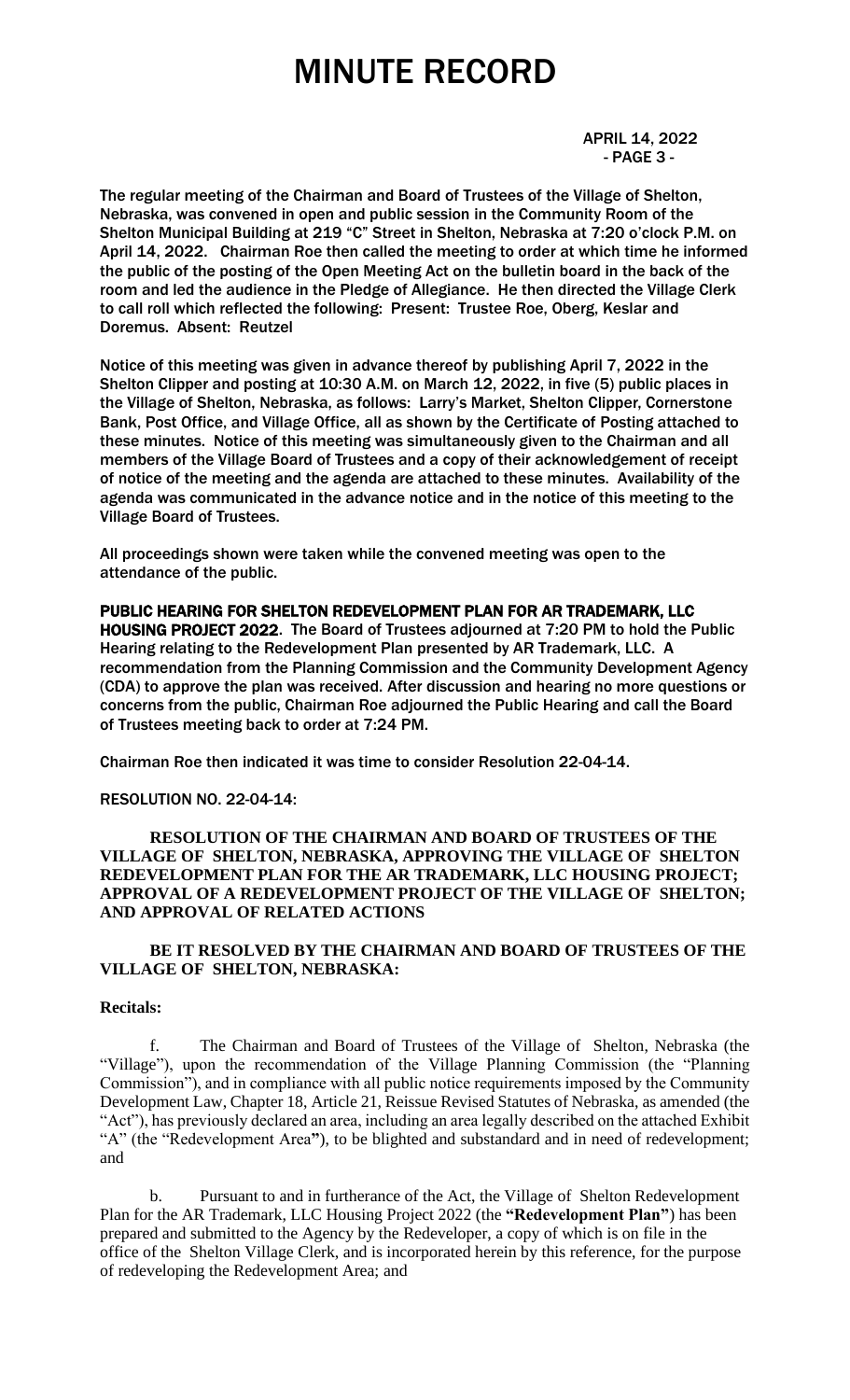APRIL 14, 2022 - PAGE 4 -

c. The Planning Commission conducted a public hearing on the Redevelopment Plan, in compliance with notice requirements of the Act, reviewed the Redevelopment Plan and recommended its approval by the Chairman and Board of Trustees of the Village;

d. Pursuant to Section 18-2113 of the Act, the Agency conducted a cost benefit analysis of the redevelopment project set forth in the Redevelopment Plan (the "Redevelopment Project"), reviewed the Redevelopment Plan, and recommended approval of the Redevelopment Plan by the Chairman and Board of Trustees of the Village;

The Village, in compliance with all public notice requirements imposed by the Act, published and mailed notices of a public hearing regarding the consideration of the approval of the Redevelopment Plan pursuant to the Act, and has on the date of this Resolution held a public hearing on the proposal to approve the Redevelopment Plan and received extensive public comment thereon; and

f. The Village Board of Trustees has reviewed the Redevelopment Plan and determined that the proposed land uses and building requirements described in it are designed with the general purpose of accomplishing a coordinated, adjusted, and harmonious development of the Village and its environs which will, in accordance with present and future needs, promote health, safety, morals, order, convenience, prosperity, and the general welfare, as well as efficiency in economy in the process of development; including, among other things, adequate provision for traffic, vehicular parking, the promotion of safety from fire, panic, and other dangers, adequate provisions for light and air, the promotion of the healthful and convenient distribution of population, the provision of adequate transportation, water, sewerage, and other public utilities, schools, parks, recreational and community facilities, and other public requirements, the promotion of sound design and arrangement, the wise and efficient expenditure of public funds, and the prevention of the recurrence of unsanitary or unsafe dwelling accommodations, or conditions of blight.

#### **Resolved that:**

2. The Redevelopment Plan is determined to be feasible and in conformity with the general plan for the development of the Village as a whole, and the Redevelopment Plan is in conformity with the legislative declarations and determinations set forth in the Act. Section 18- 2102 of the Act establishes the legislative declarations and determinations for the Act. The Redevelopment Plan clearly demonstrates that the criteria declarations have been satisfied. The Redevelopment Area (the "Site") constitutes an economically and socially undesirable land use in its current state. The Site generates little tax revenue in its current state. The Site is not designed for proper utilization, is undesirable for economic and social purposes and constitutes a barrier to the sound growth of the Village. The substantial cost to prepare the Site for development to make it useful for residential purposes is significant and requires substantial utility extensions. Given the foregoing, the conditions of the Site are beyond the remedy and control of normal regulatory processes and police power and due to the high cost of development and cannot be dealt with effectively by the ordinary operations of private enterprise.

The Village Board of Trustees further finds and documents that: the Redevelopment Project described in the Redevelopment Plan would not be economically feasible without the use of funds from tax-increment financing and would not occur in the Redevelopment Area without the use of funds from tax-increment financing; the costs and benefits of the redevelopment project, including costs and benefits to other affected political subdivisions, the economy of the community, and the demand for public and private services have been analyzed by the Village and have been found to be in the long-term best interest of the community impacted by the redevelopment project. The Cost Benefit Analysis incorporated into the Redevelopment Plan and adopted by the Agency provides significant documentation of the benefit to the Village. Documentation of the fact that the Redevelopment Project is not financially feasible and would not occur at the Site, without tax increment financing, is provided by correspondence of the Redeveloper's lender indicating that that tax increment financing is needed to make the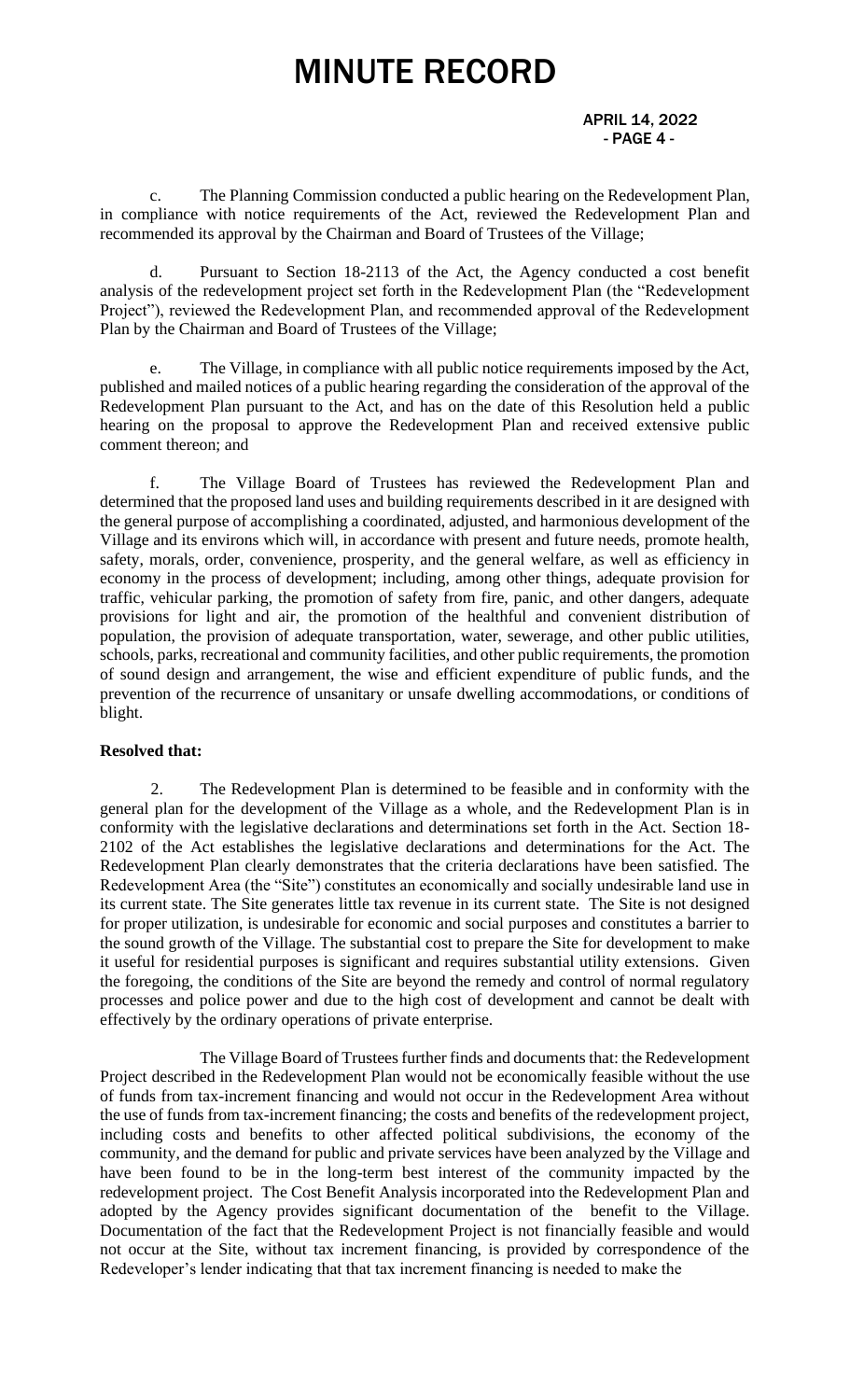#### APRIL 14, 2022  $-$  PAGE 5 -  $-$

Redevelopment Project occur. The Village Board of Trustees acknowledges receipt of the recommendations of the Agency and the Planning Commission with respect to the Redevelopment Plan.

3. The Redevelopment Plan is approved in the form filed with the Shelton Village Clerk.

4. In accordance with Section 18-2147 of the Act, the Village provides that any ad valorem tax on real property in the Village of Shelton, Nebraska, more fully described on Exhibit A, attached hereto, for the benefit of any public body be divided for a period of 15 years after the effective date as provided in Section 18-2147 of the Act, which effective date shall be determined in a Redevelopment Contract and the Redevelopment Contract Amendments entered into between the Redeveloper and the Agency. Said tax shall be divided as follows:

(a) That proportion of the ad valorem tax which is produced by levy at the rate fixed each year by or for each public body upon the Redevelopment Project Valuation (as defined in the Act) shall be paid into the funds of each such public body in the same proportion as all other taxes collected by or for the bodies; and

(b) That proportion of the ad valorem tax on real property in the Project Area in excess of such amount (the Redevelopment Project Valuation), if any, shall be allocated to, is pledged to, and, when collected, shall be paid into a special fund of the Agency to pay the principal of, the interest on, and any premiums due in connection with the bonds, loans, notes, or advances of money to, or indebtedness incurred by, whether funded, refunded, assumed, or otherwise, such Agency for financing or refinancing, in whole or in part, the Redevelopment Project. When such bonds, loans, notes, advances of money, or indebtedness, including interest and premium due have been paid, the Agency shall so notify the County Assessor and County Treasurer and all ad valorem taxes upon real property in the Redevelopment Project Area shall be paid into the funds of the respective public bodies.

5. The Chairman and Clerk are authorized and directed to execute such documents and take such further actions as are necessary to carry out the purposes and intent of this Resolution and the Redevelopment Plan.

6. This Resolution shall become effective immediately upon its adoption.

It was then moved by Trustee Doremus, with a second from Trustee Oberg to approve and adopt Resolution No. 22-04-14 as presented. Ayes: Roe, Keslar, Oberg and Doremus. Nays: None. Absent: Reutzel. Motion Carried.

Chairman Roe then recessed the Board of Trustees meeting to reconvene as the Community Development Agency at 7:25 PM.

Chairman Roe call the Community Development Agency meeting back to order. Discussion was had by the Community Development Agency concerning further actions to be taken in regard to the redevelopment plan entitled "Redevelopment Plan AR Trademark, LLC Housing Project 2022" (the "Plan") for the redevelopment of certain parcels of land located within the Village as described in full in the Redevelopment Contract (the "Redevelopment Contract") presented to the Agency. Thereupon, Member Doremus offered the following resolution and moved its adoption:

#### **RESOLUTION NO. CDA-2022-2:**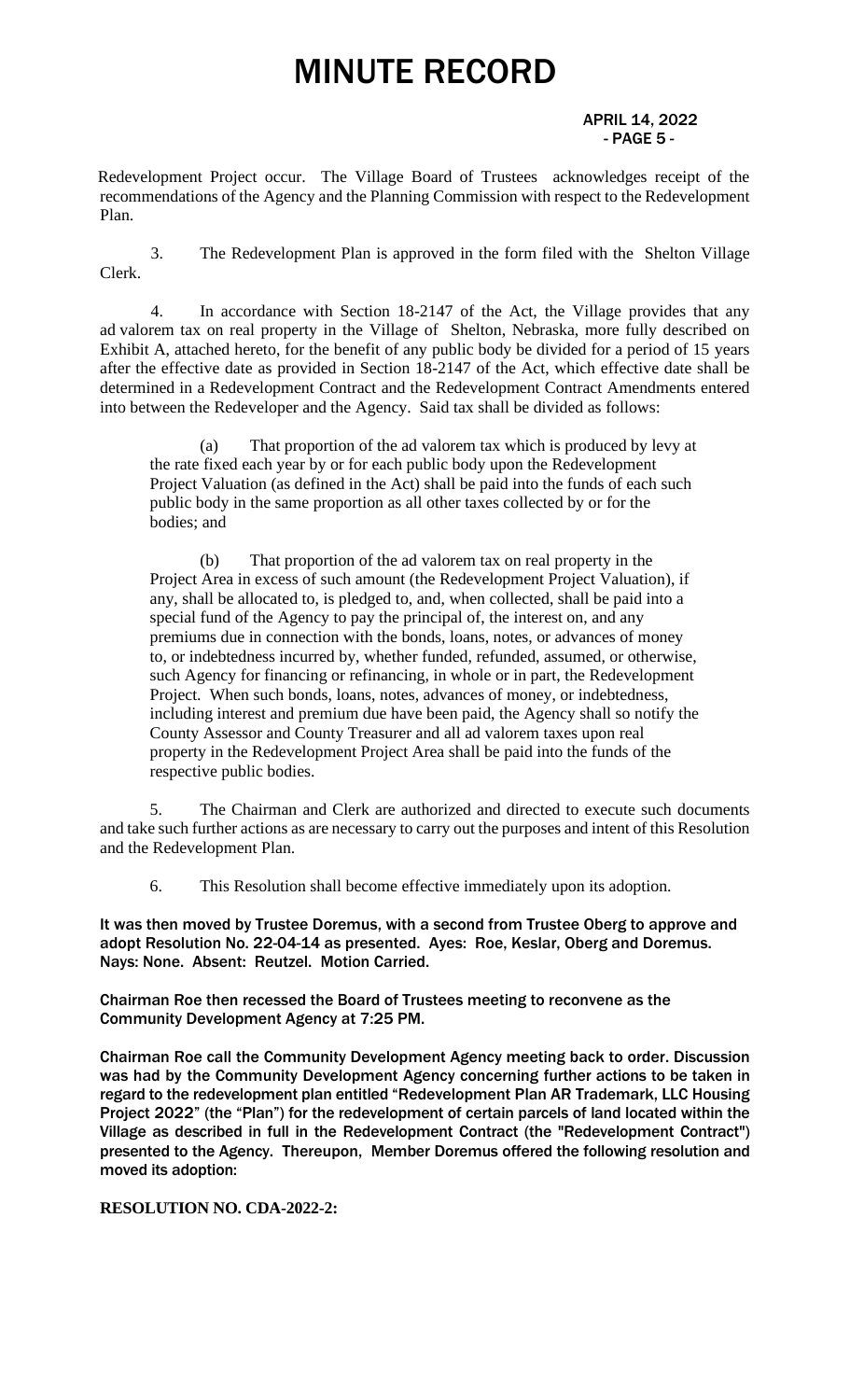#### APRIL 14, 2022  $-$  PAGE 6 -  $-$

**A RESOLUTION OF THE COMMUNITY DEVELOPMENT AGENCY OF THE VILLAGE OF SHELTON, NEBRASKA; AUTHORIZING AND PROVIDING FOR THE ISSUANCE OF A TAX INCREMENT DEVELOPMENT REVENUE NOTE OR OTHER OBLIGATION;** 

**PROVIDING FOR THE TERMS AND PROVISIONS OF SAID NOTE OR OTHER OBLIGATION; PLEDGING CERTAIN REVENUES OF THE AGENCY PURSUANT TO THE COMMUNITY DEVELOPMENT LAW; AUTHORIZING THE SALE OF SAID NOTE OR OTHER OBLIGATION; PROVIDING FOR A GRANT OF THE PROCEEDS OF SAID NOTE OR OTHER OBLIGATION; PROVIDING FOR THE TERMS AND THE SALE OF THE NOTE OR OTHER OBLIGATION; PROVIDING FOR PREPAYMENT OF SAID NOTE OR OTHER OBLIGATION; PAYING THE COSTS OF ISSUANCE THEREOF; PRESCRIBING THE FORM AND CERTAIN DETAILS OF THE NOTE OR OTHER OBLIGATION; PLEDGING CERTAIN TAX REVENUE AND OTHER REVENUE TO THE PAYMENT OF THE PRINCIPAL AND INTEREST ON THE NOTE OR OTHER OBLIGATION AS THE SAME BECOME DUE; LIMITING PAYMENT OF THE NOTE OR OTHER OBLIGATION TO SUCH TAX REVENUES; CREATING AND ESTABLISHING FUNDS AND ACCOUNTS; DELEGATING, AUTHORIZING AND DIRECTING THE TREASURER OF THE AGENCY TO EXERCISE HIS OR HER INDEPENDENT DISCRETION AND JUDGMENT IN DETERMINING AND FINALIZING CERTAIN TERMS AND PROVISIONS OF THE NOTE OR OTHER OBLIGATION NOT SPECIFIED HEREIN; APPROVING THE REDEVELOPMENT CONTRACT; TAKING OTHER ACTIONS AND MAKING OTHER COVENANTS AND AGREEMENTS IN CONNECTION WITH THE FOREGOING; PROVIDING FOR THIS RESOLUTION TO TAKE EFFECT; AND RELATED MATTERS**

**BE IT RESOLVED** by the Community Development Agency of the Village of Shelton, Nebraska, as follows:

Section 1. The Chairman and members of the Community Development Agency of the Village of Shelton, Nebraska, hereby find and determine (a) that The Community Development Agency of the Village of Shelton, Nebraska (the "Agency") has been duly created by ordinance for purposes of assisting with redevelopment of blighted and substandard real estate located within the Village; that the Agency has and may exercise all of the powers of a redevelopment authority provided for under the Community Development Law of the State of Nebraska; that there has been prepared a redevelopment plan, entitled "Redevelopment Plan AR Trademark, LLC Housing Project 2022 (the "Plan") and a Redevelopment Contract (the "Redevelopment Contract") for the redevelopment of the real estate described in the Redevelopment Contract as the "Redevelopment Project Area" (hereinafter in this Resolution referred to as the "Redevelopment Project Area"); (b) that prior to the recommendation or approval of the Plan the Redevelopment Project Area was declared blighted and substandard by action of the Chairman and Board of Trustees of the Village; (c) that the Village has had in effect its general plan for the development of the Village from the time prior to the preparation of the Plan; (d) that the Plan was prepared by the Redeveloper (as defined below) and submitted to the Planning Commission of the Village and approved; (e) that on the 14th day of April, 2022, the Chairman and Board of Trustees of the Village held a public hearing on the Plan for which notice was given according to the Community Development Law, and, after such hearing, the Chairman and Board of Trustees gave their approval to the Plan; (f) that the Plan, among other things, calls for the redevelopment of the Redevelopment Project Area by the construction of improvements including sanitary sewer mains (all as described in the Plan and Redevelopment Contract, (the "Project"); (g) that AR Trademark, LLC., a Nebraska limited liability company (ethe "Redeveloper") is interested in the redevelopment of the Redevelopment Project Area and the Redeveloper has undertaken and is currently incurring costs and is undertaking preliminary steps related to construction and rehabilitation as provided for in the Plan and Redevelopment Contract and the Agency has previously communicated willingness to assist such redevelopment in order to encourage the providing of employment and the economic development of the Village as well as for the redevelopment of a blighted and substandard area of the Village; (h) that the Agency and the Redeveloper are about to enter into the Redevelopment Contract (as approved in Section 12 of this Resolution and incorporated by reference herein) and under the terms of the Redevelopment Contract, the Agency agrees to assist the Redeveloper with grant assistance to pay part of the cost of the Project and for such purpose it is necessary for the Agency to authorize the issuance and sale of its tax increment revenue note, with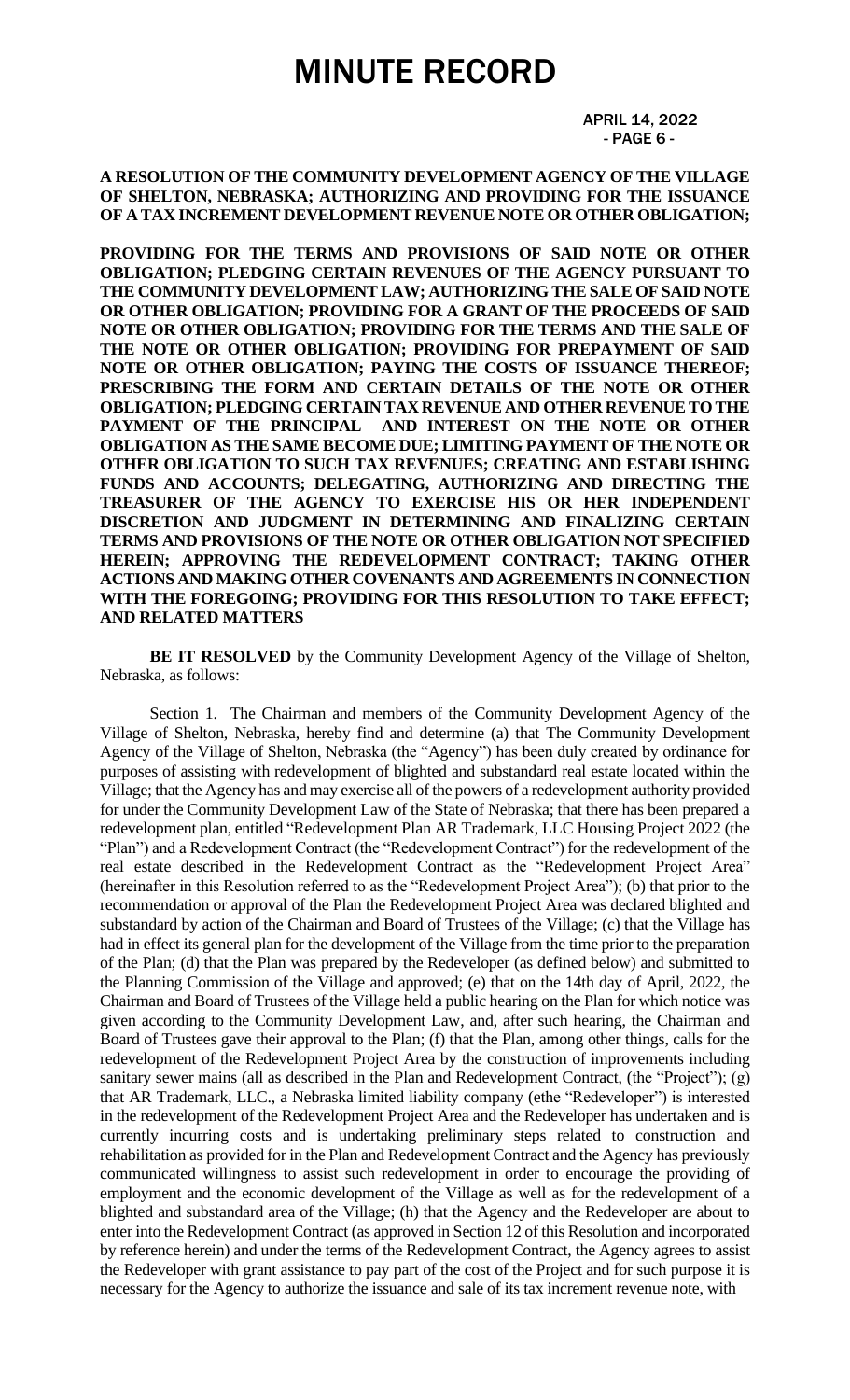APRIL 14, 2022 - PAGE 7 -

principal purchase price to be paid by the Redeveloper or its designee in accordance with the terms of the Redevelopment Contract; (i) that all conditions, acts and things required by law to exist or to be done precedent to the authorizing of the Agency's tax increment revenue note as provided for in this Resolution do exist and have been done as provided by law.

Section 2. Pursuant to and in full compliance with the Community Development Law, Section 18-2125, R.R.S. Neb. 2012, and this Resolution, and for purpose of providing funds to pay for completing the Project and for costs of issuing the Note, the Agency shall issue the Note in a principal amount not to exceed \$281,991, subject to an increase authorized by the Chair of the Agency in his or her sole discretion pursuant to Section 4.01 (a) of the Redevelopment Contract. The Note shall be designated as "Tax Increment Development Revenue Note of the Village of Shelton, Nebraska (AR TRADEMARK, LLC Redevelopment Project)," shall have an appropriate series designation as determined by the Treasurer of the Agency (the "Agent"), shall be dated the date the Note is initially issued and delivered, which shall be the date of the first deposit of proceeds of that series in the Project Fund (defined below) as further described below "Date of Original Issue," shall mature, subject to right of prior redemption, not later than December 31, 2042, and shall bear four and seventy five one hundredths percent interest (4.75%). The Note shall be issued as a single Note as further described below. Any Note issued pursuant to this Resolution shall only be due and payable to the extent moneys are available therefor in accordance with the terms of this Resolution.

The Note, is a special, limited obligation of the Agency payable solely from the Revenue (defined as (a) those tax revenues referred to (1) in the last sentence of the first paragraph of Article VIII, Section 12 of the Constitution of the State of Nebraska, and (2) in Section 18-2147, Reissue Revised Statutes of Nebraska, as amended, and (b) all payments made in lieu thereof) and the amounts on deposit in the funds and accounts established by this Resolution. The Note shall not in any event be a debt of the Agency (except to the extent of the Revenue and other money pledged under this Resolution), the State, nor any of its political subdivisions, and neither the Agency (except to the extent of the Revenue and other money pledged under this Resolution), the Village, the State nor any of its political subdivisions is liable in respect thereof, nor in any event shall the principal and interest on the Note be payable from any source other than the Revenue and other money pledged under this Resolution. The Note does not constitute a debt within the meaning of any constitutional, statutory, or charter limitation upon the creation of general obligation indebtedness of the Agency and does not impose any general liability upon the Agency. Neither any official of the Agency nor any person executing the Note shall be liable personally on the Note by reason of its issuance. The validity of the Note is not and shall not be dependent upon the completion of the Project or upon the performance of any obligation relative to the Project.

The Revenue and the amounts on deposit in the funds and accounts established by this Resolution are hereby pledged and assigned for the payment of the Note and shall be used for no other purpose than to pay the principal of and interest on the Note, except as may be otherwise expressly authorized in this Resolution. The Note shall not constitute a debt of the Agency or the Village within the meaning of any constitutional, statutory, or charter limitation upon the creation of general obligation indebtedness of the Agency, and neither the Agency nor the Village shall be liable for the payment thereof out of any money of the Agency or the Village other than the Revenue and the other funds referred to herein.

Nothing in this Resolution shall preclude the payment of the Note from (a) the proceeds of future Notes issued pursuant to law or (b) any other legally available funds. Nothing in this Resolution shall prevent the Village or the Agency from making advances of its own funds howsoever derived to any of the uses and purposes mentioned in this Resolution.

The Note shall be dated the Date of Original Issue and shall be issued in installments to the purchaser thereof, as the person(s) identified as the owner(s) of the Note from time to time, as indicated on the books of registry maintained by the "Registrar" (the Treasurer of the Agency, in his or her capacity as registrar and paying agent for the Note). The Note shall be issued as a single Note.

Proceeds of the Note may be advanced and disbursed in the manner set forth below: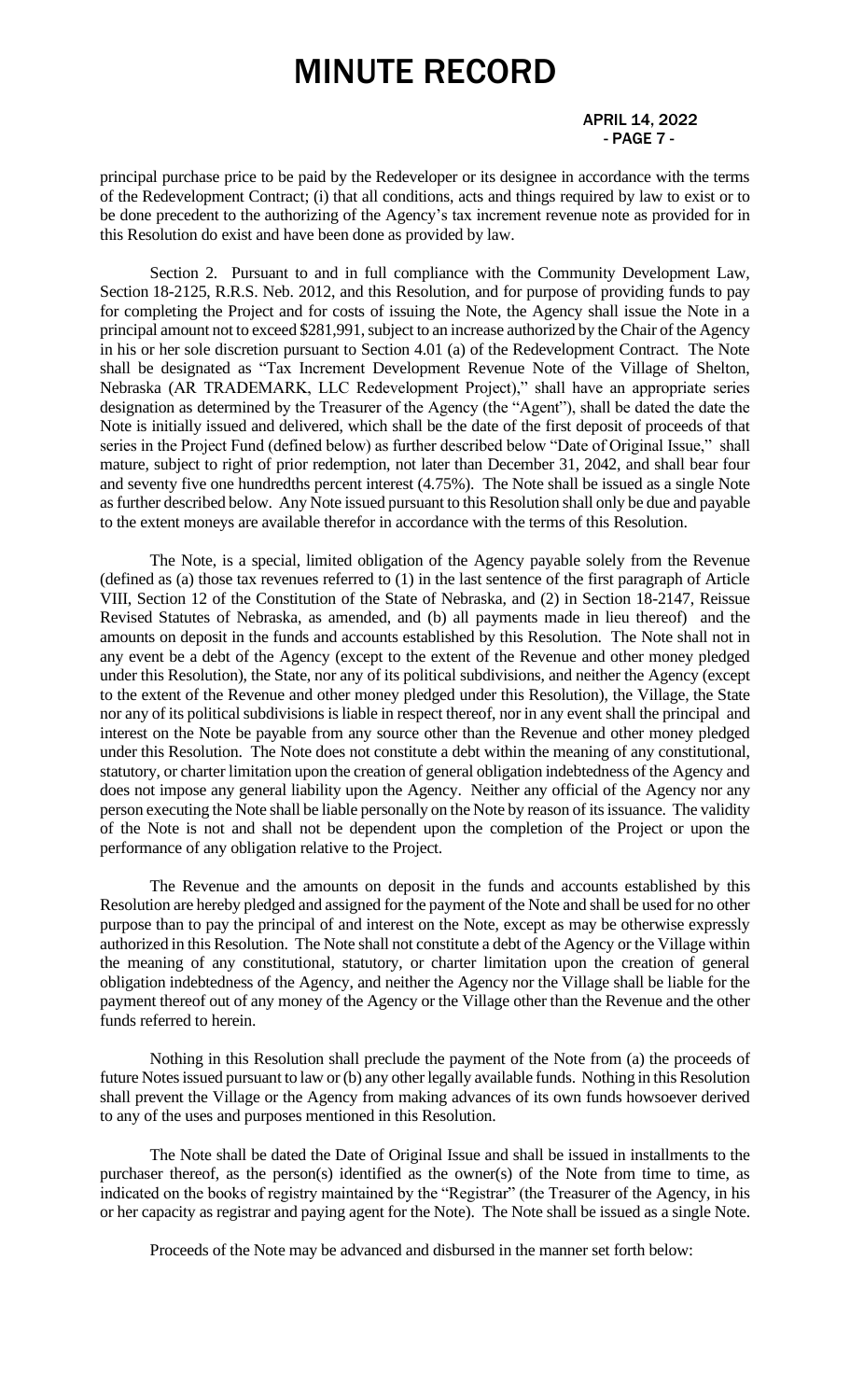#### APRIL 14, 2022 - PAGE 8 -

(a) There shall be submitted to the Agency a grant disbursement request (the "Disbursement Request"), executed by the Village's Clerk and an authorized representative of the Redeveloper, (i) certifying that a portion of the Project has been substantially completed and (ii) certifying the actual costs incurred by the Redeveloper in the completion of such portion of the Project.

(b) If the costs requested for reimbursement under the Disbursement Request are currently reimbursable under the Redevelopment Contract, the Redevelopment Plan and the Community Development Law, the Agency shall evidence such allocation in writing and inform the owner of the Note of any amounts allocated to the Note.

(c) Upon notification from the Agency as described in Section 2(b), deposits to the accounts in the Project Fund may be made from time to time from funds received by the Agency from the owner of the Note (if other than the Redeveloper) in the amounts necessary to pay amounts requested in properly completed, signed and approved written Disbursement Requests as described herein. Such amounts shall be proceeds of the Note and the Agency shall inform the Registrar in writing of the date and amount of such deposits. At the option of the Redeveloper, if the Redeveloper is the owner of the Note, the Agency shall make a grant to Redeveloper in the amount of the approved Disbursement Request; in such event, the approved Disbursement Request amount shall offset funding of the Note. The Registrar shall keep and maintain a record of the amounts deposited into the Project Fund from Note proceeds pursuant to the terms of this Resolution as "Principal Amount Advanced" and shall enter the aggregate principal amount then Outstanding as the "Cumulative Outstanding Principal Amount" on its records maintained for the Note. The aggregate amount deposited into the Project Fund from proceeds of the Note shall not exceed \$281,991, subject to an increase authorized by the Chair of the Agency in his or her sole discretion pursuant to Section 4.01 (a) of the Redevelopment Contract.

The records maintained by the Registrar as to principal amount advanced and principal amounts paid on the Note shall be the official records of the Cumulative Outstanding Principal Amount for all purposes.

The Note shall be dated the Date of Original Issue, which shall be the initial date of a deposit of the proceeds of the Note in the Project Fund.

The principal and interest on the Note shall be payable in any coin or currency of the United States of America which on the respective dates of payment thereof is legal tender for the payment of public and private debts. The principal and of the Note due at maturity or upon earlier redemption shall be payable upon presentation and surrender of the Note to the Registrar.

The Note shall be executed by the manual signatures of the Chairman and Secretary of the Agency and the original, official seal of the Village shall be impressed or printed thereon. In case any officer whose signature shall appear on any Note shall cease to be such officer before the delivery of such Note, such signature shall nevertheless be valid and sufficient for all purposes, the same as if s/he had remained in office until such delivery, and the Note may be signed by such persons as at the actual time of the execution of such Note shall be the proper officers to sign such Note although at the date of such Note such persons may not have been such officers.

The Agent is hereby authorized to hereafter, from time to time, specify, set, designate, determine, establish and appoint, as the case may be, and in each case in accordance with and subject to the provisions of this Resolution, (1) the Date of Original Issue, the principal amount of the Note as set forth above, (2) the maturity date of the Note, which shall be not later than December 31, 2042, (3) the initial Payment Date and (4) any other term of the Note not otherwise specifically fixed by the provisions of this Resolution.

Any Note issued upon transfer or exchange of any other Note shall be dated as of the Date of Original Issue.

The Note shall be issued to such owner as shall be mutually agreed between the Redeveloper and the Agency for a price equal to 100% of the principal amount thereof. No Note shall be delivered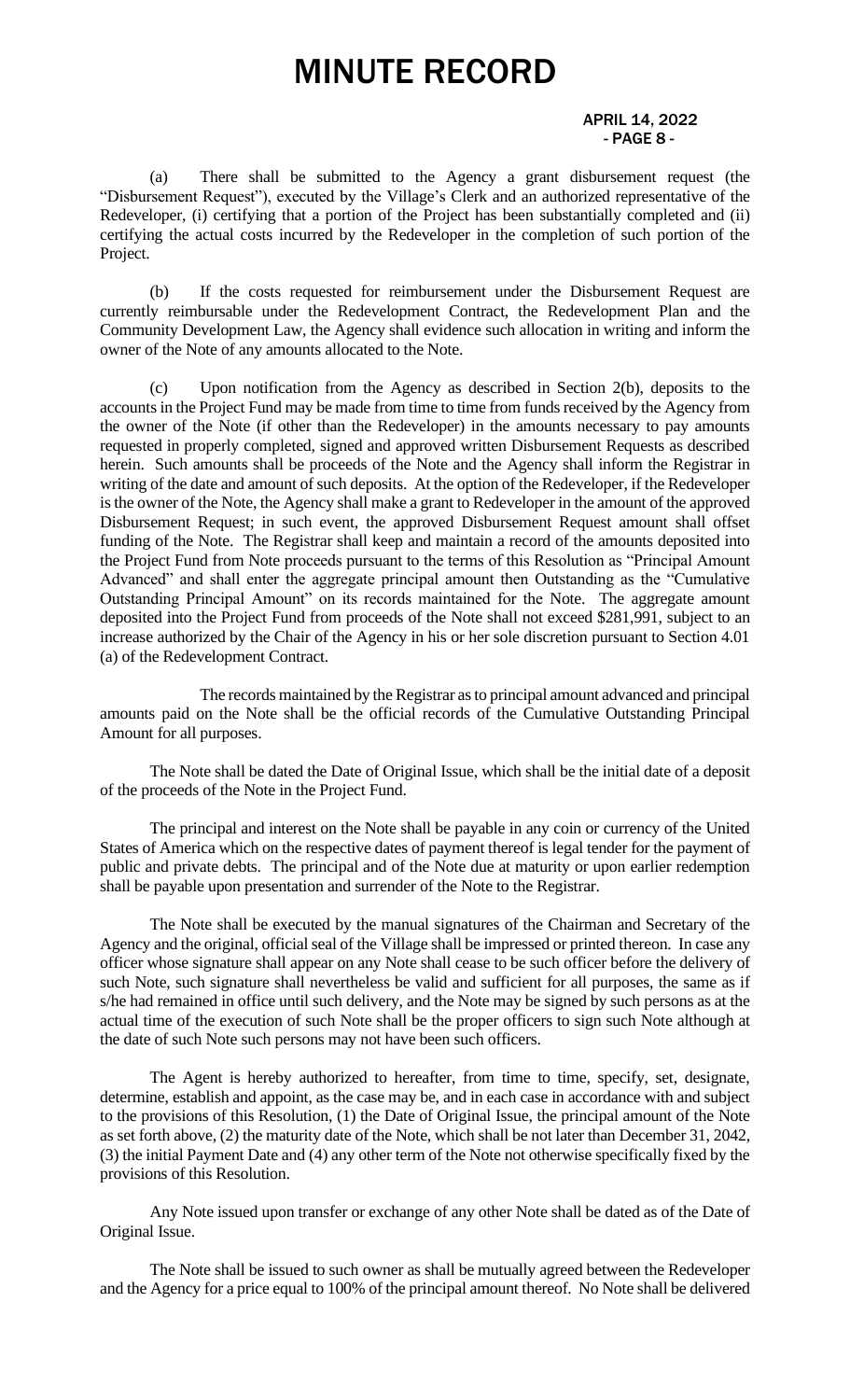APRIL 14, 2022  $-$  PAGE 9 -  $-$ 

to any owner unless the Agency shall have received from the owner thereof such documents as may be required by the Agency to demonstrate compliance with all applicable laws. The Agency may impose such restrictions on the transfer of any Note as may be required to ensure compliance with all requirements relating to any such transfer.

The Note shall be issued in registered form. The Agent is hereby designated as paying agent and registrar for the Note (the "Agent" or "Registrar"). The Registrar shall have only such duties and obligations as are expressly stated in this Resolution and no other duties or obligations shall be required of the Registrar. The principal and interest due on the initial payment date and each subsequent payment date prior to maturity shall be payable to the registered owner of record as of the fifteenth day of the calendar month immediately preceding the calendar month in which such payment date occurs (the "Record Date"). Payments on the Note, except for payments due on final maturity date, or other final payment, shall be made by the Agency by mailing or delivering a check or draft in the amount then available for payment on the Note to the registered owner of the Note, as of the Record Date for such payment date, to such owner's registered addresses as shown on the books of registration as required to be maintained in Section 3 hereof. Payments of principal and interest due at final maturity or other final payment shall be made by the Agency to the registered owner upon presentation and surrender of the Note to the Agency at the Agency's offices at Village Hall in the Village of Shelton, Nebraska. The Agency and the Agent may treat the registered owner of the Note as the absolute owner of the Note for the purpose of making payments thereon and for all other purposes and neither the Agency nor the Agent shall be affected by any notice or knowledge to the contrary, whether the Note or any installment due thereon shall be overdue or not. All payments on account of principal and interest made to the registered owner of the Note in accordance with the terms of this Resolution shall be valid and effectual and shall be a discharge of the Agency and the Agent, in respect of the liability upon the Note to the extent of the sum or sums so paid.

Section 3. The Agent shall keep and maintain for the Agency books for the registration and transfer of the Note at the Agency's offices at Village Hall in Shelton, Nebraska. The name and registered address of the registered owner of the Note (including notation of any pledgee as may be requested by the Redeveloper) shall at all times be recorded in such books.

The transfer of the Note may be registered only upon the books kept for the registration and registration of transfer of the Note upon (a) surrender thereof to the Registrar, together with an assignment duly executed by the Owner or its attorney or legal representative in such form as shall be satisfactory to the Registrar and (b) evidence acceptable to the Agency that the assignee is a bank or a qualified institutional buyer as defined in Rule 144A promulgated by the Securities and Exchange Commission. Prior to any transfer and assignment, the Owner will obtain and provide to the Agency, an investor's letter in form and substance satisfactory to the Agency evidencing compliance with the provisions of all federal and state securities laws, and will deposit with the Agency an amount to cover all reasonable costs incurred by the Agency, including legal fees, of accomplishing such transfer. A transfer of any Note may be prohibited by the Agency if (1) a default then exists under the Redevelopment Contract, or (2) a protest of the valuation of the Redevelopment Project Area is ongoing. Upon any such registration of transfer the Agency shall execute and deliver in exchange for such Note a new Note registered in the name of the transferee, in a principal amount equal to the principal amount of the Note surrendered or exchanged, of the same series and maturity and bearing interest at the same rate.

In all cases in which any Note shall be exchanged or a transfer of a Note shall be registered hereunder, the Agency shall execute at the earliest practicable time execute and deliver a Note in accordance with the provisions of this Resolution. The Note surrendered in any such exchange or registration of transfer shall forthwith be canceled by the Registrar. Neither the Agency nor the Registrar shall make a charge for the first such exchange or registration of transfer of any Note by any owner. The Agency or the Registrar, or both, may make a charge for shipping, printing and outof-pocket costs for every subsequent exchange or registration of transfer of such Note sufficient to reimburse it or them for any and all costs required to be paid with respect to such exchange or registration of transfer. The Agency and the Agent shall not be required to transfer the Note during any period from any Record Date until its immediately following payment date or to transfer the Note when called for redemption, in whole or in part, for a period of 15 days next preceding any date fixed for redemption or partial redemption.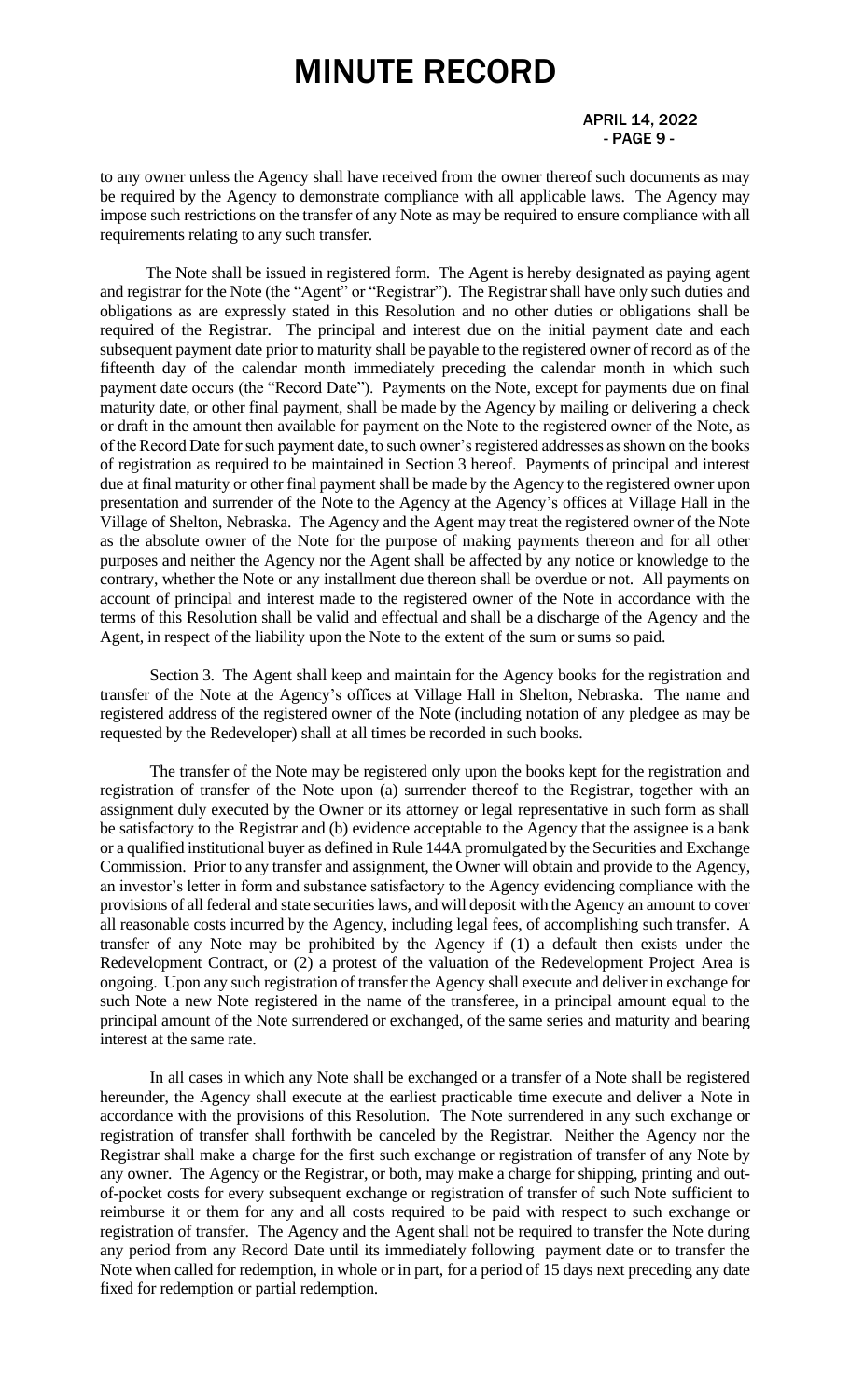#### APRIL 14, 2022 - PAGE 10 -

Section 4. At any time, the Agency shall have the option of prepaying in whole or in part principal of the Note. Notice of any optional redemption for the Note shall be given at the direction of the Agency by the Agent by mail not less than 15 days prior to the date fixed for redemption, first class, postage prepaid, sent to the registered owner of the Note at said owner's registered address. Notice of call for redemption may be waived in writing by any registered owner. In the event of prepayment in whole the Note shall be cancelled. The determination of the amount and timing of any optional redemption of the Note shall be in the absolute discretion of the Agency. The records of the Agency shall govern as to any determination of the principal amount of the Note outstanding at any time and the registered owner shall have the right to request information in writing from the Agency at any time as to the principal amount outstanding upon the Note.

Section 5. The Note shall be in substantially the following form, with such appropriate variations, omissions and insertions as are permitted or required by this Resolution and with such additional changes as the Agent may deem necessary or appropriate:

#### **(FORM OF NOTE)**

**THIS NOTE HAS NOT BEEN REGISTERED UNDER THE SECURITIES ACT OF 1933, AS AMENDED, OR ANY STATE SECURITIES LAWS, AND THIS NOTE MAY NOT BE TRANSFERRED UNLESS THE PROPOSED ASSIGNEE IS A BANK OR A QUALIFIED INSTITUTIONAL BUYER AS DEFINED IN RULE 144A PROMULGATED BY THE SECURITIES AND EXCHANGE COMMISSION AND THE OWNER HAS OBTAINED AND PROVIDED TO THE AGENCY, PRIOR TO SUCH TRANSFER AND ASSIGNMENT, AN INVESTOR'S LETTER IN FORM AND SUBSTANCE SATISFACTORY TO THE AGENCY EVIDENCING THE COMPLIANCE WITH THE PROVISIONS OF ALL FEDERAL AND STATE SECURITIES LAWS AND CONTAINING SUCH OTHER REPRESENTATIONS AS THE AGENCY MAY REQUIRE.** 

**THIS NOTE MAY BE TRANSFERRED ONLY IN THE MANNER AND ON THE TERMS AND CONDITIONS AND SUBJECT TO THE RESTRICTIONS STATED IN RESOLUTION NO. \_\_\_\_\_\_\_\_\_\_\_\_ OF THE COMMUNITY DEVELOPMENT AGENCY OF THE VILLAGE OF SHELTON, NEBRASKA.**

#### **UNITED STATES OF AMERICA STATE OF NEBRASKA COUNTY OF BUFFALO**

#### **COMMUNITY DEVELOPMENT AGENCY OF THE VILLAGE OF SHELTON, NEBRASKA**

#### **TAX INCREMENT DEVELOPMENT REVENUE NOTE (AR TRADEMARK, LLC REDEVELOPMENT PROJECT), SERIES 2022**

**No. R-1 Up to \$281,991\*\* (subject to reduction as described herein)**

| Date of               |  |
|-----------------------|--|
| <b>Original Issue</b> |  |

**Date of Date of Rate of Original Issue Maturity Interest**

**December 31, 2042 4.75%**

**REGISTERED OWNER: AR Trademark, LLC**

**PRINCIPAL AMOUNT: SEE SCHEDULE 1 ATTACHED HERETO**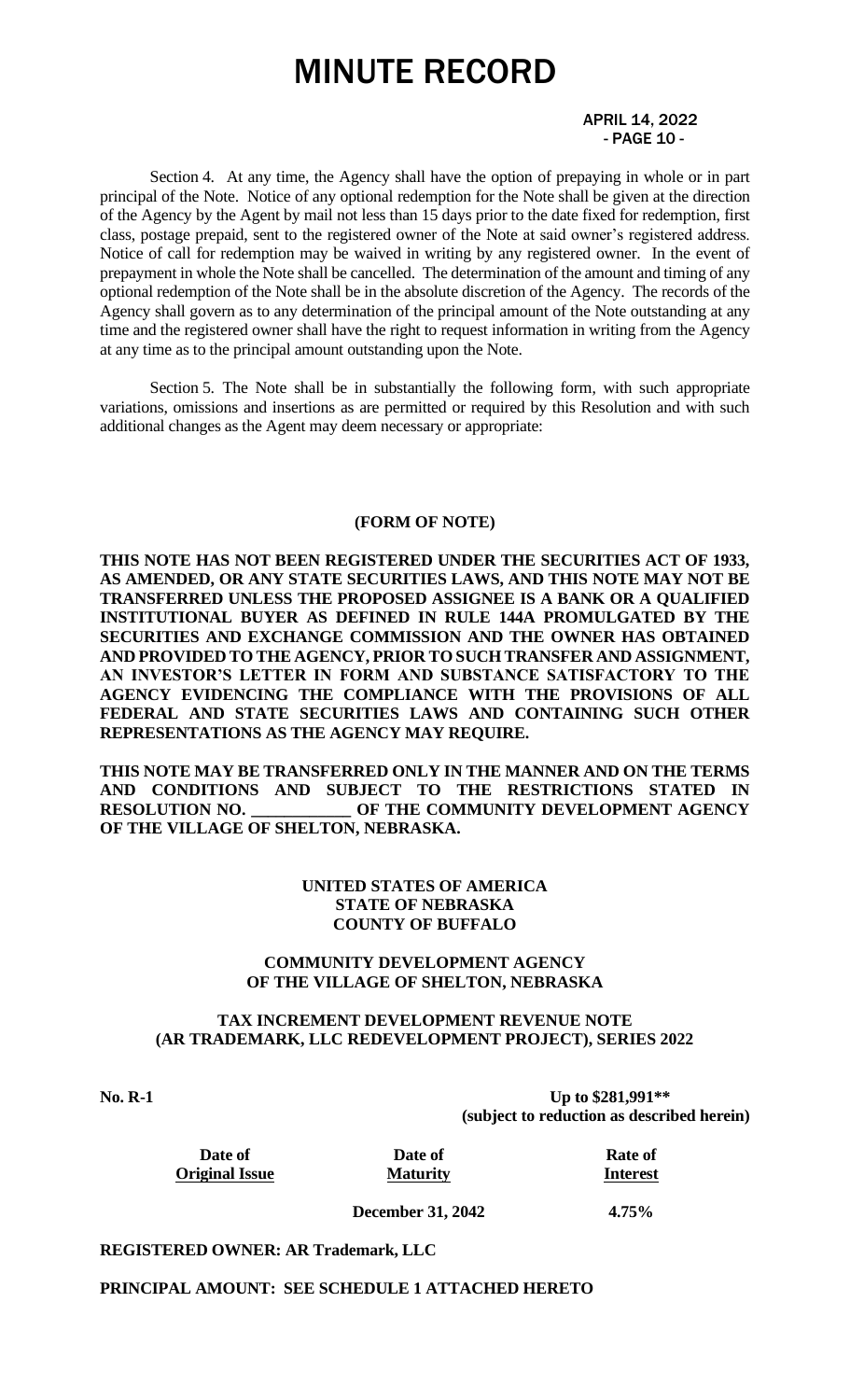APRIL 14, 2022 - PAGE 11 -

#### **REFERENCE IS HEREBY MADE TO THE FURTHER PROVISIONS OF THE NOTE SET FORTH ON THE FOLLOWING PAGES, WHICH FURTHER PROVISIONS SHALL FOR ALL PURPOSES HAVE THE SAME EFFECT AS IF SET FORTH AT THIS PLACE.**

**IN WITNESS WHEREOF**, **THE COMMUNITY DEVELOPMENT AGENCY OF THE VILLAGE OF SHELTON, NEBRASKA** has caused this Note to be signed by the manual signature of the Chairman of the Agency, countersigned by the manual signature of the Clerk of the Village acting as the Agency's Secretary, and the Village's corporate seal imprinted hereon.

#### **COMMUNITY DEVELOPMENT AGENCY OF THE VILLAGE OF SHELTON, NEBRASKA**

 $[S E A L]$ 

By: <u>(manual signature)</u> Chairman

By: (manual signature) Secretary/Clerk

**\* or, if sooner, fourteen years after the last effective date established for a Phase under the terms of the Redevelopment Contract: \*\*or increase based on sewer main construction costs.**

The **COMMUNITY DEVELOPMENT AGENCY OF THE VILLAGE OF SHELTON, NEBRASKA** (the "Agency") acknowledges itself indebted to, and for value received hereby promises to pay, but solely from certain specified tax revenues and other funds hereinafter specified, to the Registered Owner named above, or registered assigns, on the Date of Maturity stated above (or earlier as hereinafter referred to), the Principal Amount on Schedule 1 attached hereto upon presentation and surrender hereof at the office of the registrar and paying agent herefor, the Treasurer of the Village of Shelton, Nebraska (the **"Registrar"**). The principal of this Note is payable in any coin or currency which on the respective dates of payment thereof is legal tender for the payment of debts due the United States of America.

This Note is issued by the Agency under the Agency of and in full compliance with the Constitution and statutes of the State of Nebraska, including particularly Article VIII, Section 12 of the Nebraska Constitution, Sections 18-2101 to 18-2153, inclusive, Reissue Revised Statutes of Nebraska, as amended, and under and pursuant to Resolution No. \_\_\_\_\_\_\_\_ duly passed and adopted by the Agency on April 14, 2022, as from time to time amended and supplemented (the **"Resolution"**).

**THE PRINCIPAL AMOUNT OF THIS NOTE IS SET FORTH IN SCHEDULE 1 ATTACHED HERETO. THE MAXIMUM PRINCIPAL AMOUNT OF THIS NOTE IS \$281,991,** subject to an increase authorized by the Chair of the Agency in his or her sole discretion pursuant to Section 4.01 (a) of the Redevelopment Contract**.**

This Note is a special limited obligation of the Agency payable as to principal solely from and is secured solely by the Revenue (as defined in the Resolution) and certain other money, funds and securities pledged under the Resolution, all on the terms and conditions set forth in the Resolution. The Revenue represents that portion of ad valorem taxes levied by public bodies of the state of Nebraska, including the Village, on real property in the Project Area (as defined in this Resolution) which is in excess of that portion of such ad valorem taxes produced by the levy at the rate fixed each year by or for each such public body upon the valuation of the Project Area as of a certain date and as has been certified by the County Assessor of Buffalo County, Nebraska to the Village in accordance with law.

Reference is hereby made to the Resolution for the provisions, among others, with respect to the collection and disposition of certain tax and other revenues, the special funds charged with and pledged to the payment of the principal on this Note, the nature and extent of the security thereby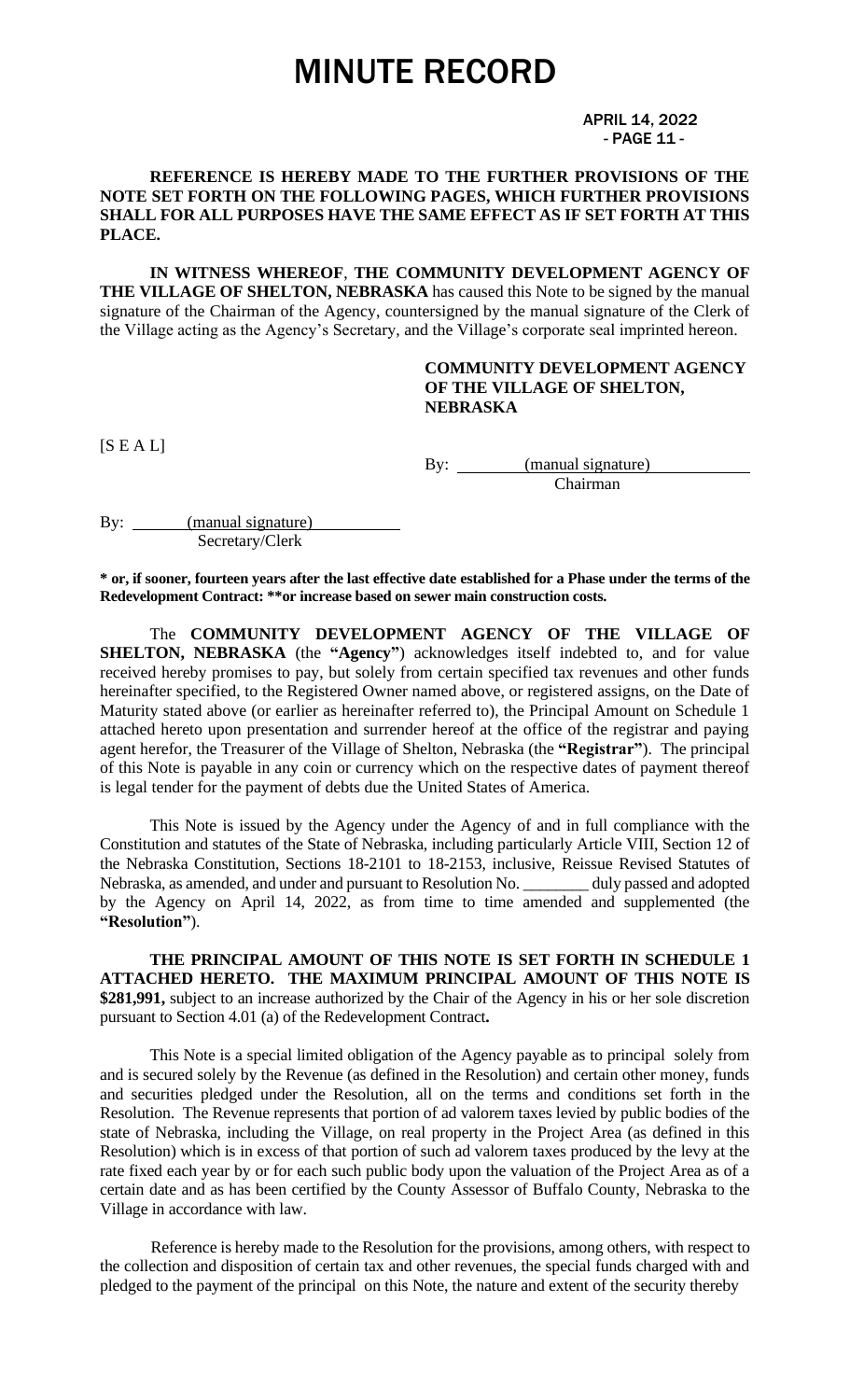#### APRIL 14, 2022 - PAGE 12-

created, the terms and conditions under which this Note has been issued, the rights and remedies of the Registered Owner of this Note, and the rights, duties, immunities and obligations of the Village and the Agency. By the acceptance of this Note, the Registered Owner assents to all of the provisions of the Resolution.

The principal and interest hereon shall not be payable from the general funds of the Village nor the Agency nor shall this Note constitute a legal or equitable pledge, charge, lien, security interest or encumbrance upon any of the property or upon any of the income, receipts, or money and securities of the Village or the Agency or of any other party other than those specifically pledged under the Resolution. This Note is not a debt of the Village or the Agency within the meaning of any constitutional, statutory or charter limitation upon the creation of general obligation indebtedness of the Village or the Agency, and does not impose any general liability upon the Village or the Agency and neither the Village nor the Agency shall be liable for the payment hereof out of any funds of the Village or the Agency other than the Revenues and other funds pledged under the Resolution, which Revenues and other funds have been and hereby are pledged to the punctual payment of the principal and interest on this Note in accordance with the provisions of this Resolution.

The Registered Owner may from time to time enter the respective amounts advanced pursuant to the terms of the Resolution under the column headed "Principal Amount Advanced" on **Schedule 1** hereto (the **"Table"**) and may enter the aggregate principal amount of this Note then outstanding under the column headed "Cumulative Outstanding Principal Amount" on the Table. On each date upon which a portion of the Cumulative Outstanding Principal Amount is paid to the Registered Owner pursuant to the redemption provisions of the Resolution, the Registered Owner may enter the principal amount paid on this Note under the column headed "Principal Amount Redeemed" on the Table and may enter the then outstanding principal amount of this Note under the column headed "Cumulative Outstanding Principal Amount" on the Table. Notwithstanding the foregoing, the records maintained by the Agent as to the principal amount issued and principal amounts paid on this Note shall be the official records of the Cumulative Outstanding Principal Amount of this Note for all purposes.

Reference is hereby made to the Resolution, a copy of which is on file in the office of the Village Clerk, and to all of the provisions of which each Owner of this Note by its acceptance hereof hereby assents, for definitions of terms; the description of and the nature and extent of the security for this Note; the Revenue and other money and securities pledged to the payment of the principal on this Note; the nature and extent and manner of enforcement of the pledge; the conditions upon which the Resolution may be amended or supplemented with or without the consent of the Owner of this Note; the rights, duties and obligations of the Agency and the Registrar thereunder; the terms and provisions upon which the liens, pledges, charges, trusts and covenants made therein may be discharged at or prior to the maturity or redemption of this Note, and this Note thereafter no longer be secured by the Resolution or be deemed to be outstanding thereunder, if money or certain specified securities shall have been deposited with the Registrar sufficient and held in trust solely for the payment hereof; and for the other terms and provisions thereof.

This Note is subject to redemption prior to maturity, at the option of the Agency, in whole or in part at any time at a redemption price equal to 100% of the principal amount being redeemed. Reference is hereby made to the Resolution for a description of the redemption procedures and the notice requirements pertaining thereto.

In the event this Note is called for prior redemption, notice of such redemption shall be given by first-class mail to the Registered Owner hereof at its address as shown on the registration books maintained by the Registrar not less than 10 days prior to the date fixed for redemption, unless waived by the Registered Owner hereof. If this Note, or any portion thereof, shall have been duly called for redemption and notice of such redemption duly given as provided, then upon such redemption date the portion of this Note so redeemed shall become due and payable and if money for the payment of the portion of the Note so redeemed to the date fixed for redemption shall be held for the purpose of such payment by the Registrar.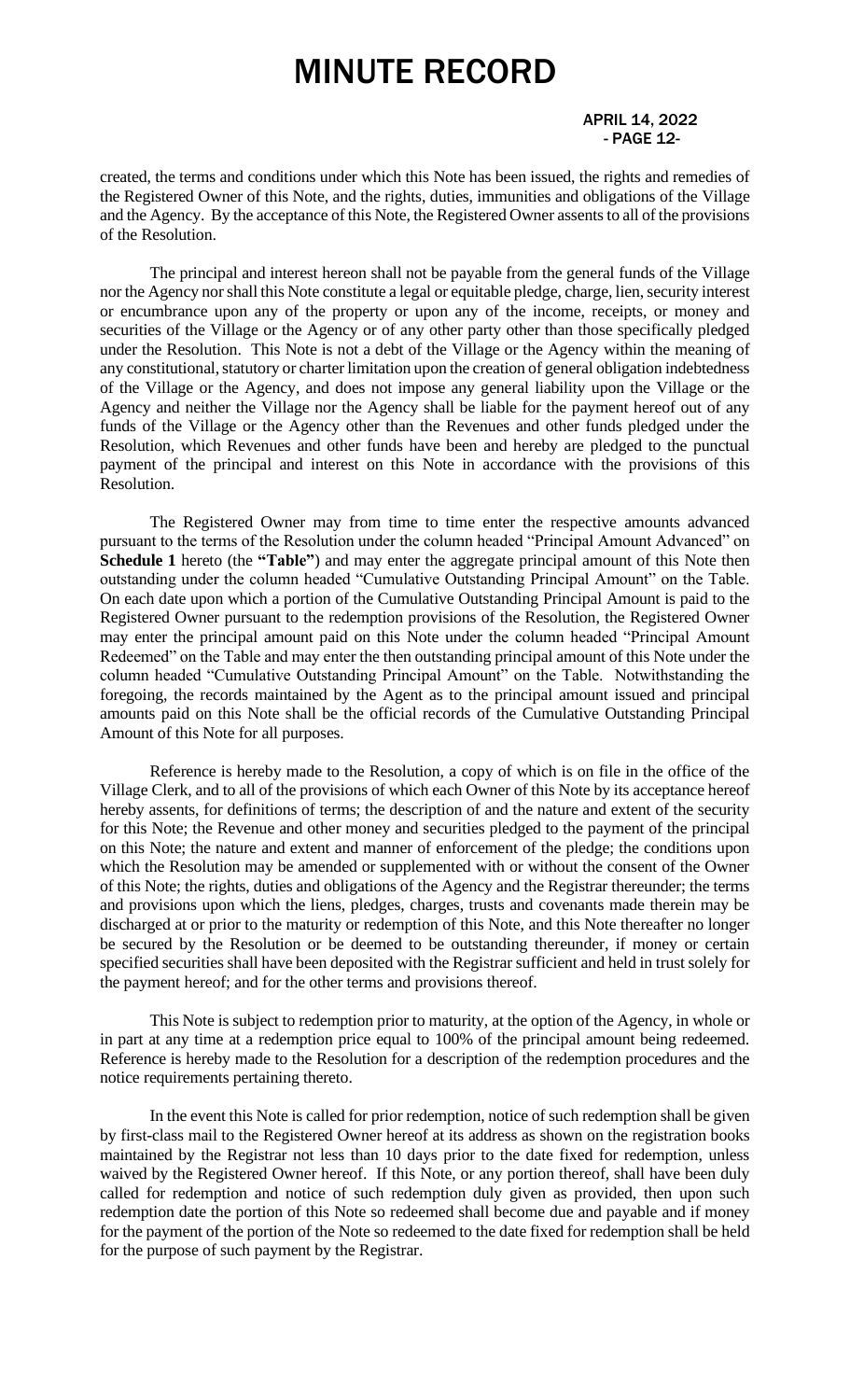#### APRIL 14, 2022 - PAGE 13 -

This Note is transferable by the Registered Owner hereof in person or by its attorney or legal representative duly authorized in writing at the principal office of the Registrar, but only in the manner, subject to the limitations and upon payment of the charges provided in the Resolution, and upon surrender and cancellation of this Note. Upon such transfer, a new Note of the same series and maturity and for the same principal amount will be issued to the transferee in exchange therefor. The Agency and the Registrar may deem and treat the Registered Owner hereof as the absolute owner hereof for the purpose of receiving payment of or on account of principal due hereon and for all other purposes.

This Note is being issued as a registered Note without coupons. This Note is subject to exchange as provided in the Resolution.

It is hereby certified, recited and declared that all acts, conditions and things required to have happened, to exist and to have been performed precedent to and in the issuance of this Note have happened, do exist and have been performed in regular and due time, form and manner; that this Note does not exceed any constitutional, statutory or charter limitation on indebtedness; and that provision has been made for the payment of the principal and interest on this Note as provided in this Resolution.

#### (FORM OF ASSIGNMENT)

#### **ASSIGNMENT**

**FOR VALUE RECEIVED**, the undersigned hereby sells, assigns and transfers unto

Print or Type Name, Address and Social Security Number or other Taxpayer Identification Number of Transferee

\_\_\_\_\_\_\_\_\_\_\_\_\_\_\_\_\_\_\_\_\_\_\_\_\_\_\_\_\_\_\_\_\_\_\_\_\_\_\_\_\_\_\_\_\_\_\_\_\_\_\_\_\_\_\_\_\_\_\_\_\_\_\_\_\_\_\_\_\_\_\_\_\_\_\_

the within Note and all rights thereunder, and hereby irrevocably constitutes and appoints \_\_\_\_\_\_\_\_\_\_\_\_\_\_\_ agent to transfer the within Note on the Note register kept by the Registrar for the registration thereof, with full power of substitution in the premises.

Dated:

NOTICE: The signature to this Assignment must correspond with the name of the Registered Owner as it appears upon the face of the within Note in every particular.

Signature Guaranteed By:

Name of Eligible Guarantor Institution as defined by SEC Rule 17 Ad-15 (17 CFR 240.17 Ad-15)

\_\_\_\_\_\_\_\_\_\_\_\_\_\_\_\_\_\_\_\_\_\_\_\_\_\_\_\_\_\_\_\_\_\_\_\_

 $\mathbf{By:}$ Title: \_\_\_\_\_\_\_\_\_\_\_\_\_\_\_\_\_\_\_\_\_\_\_\_\_\_\_\_\_\_\_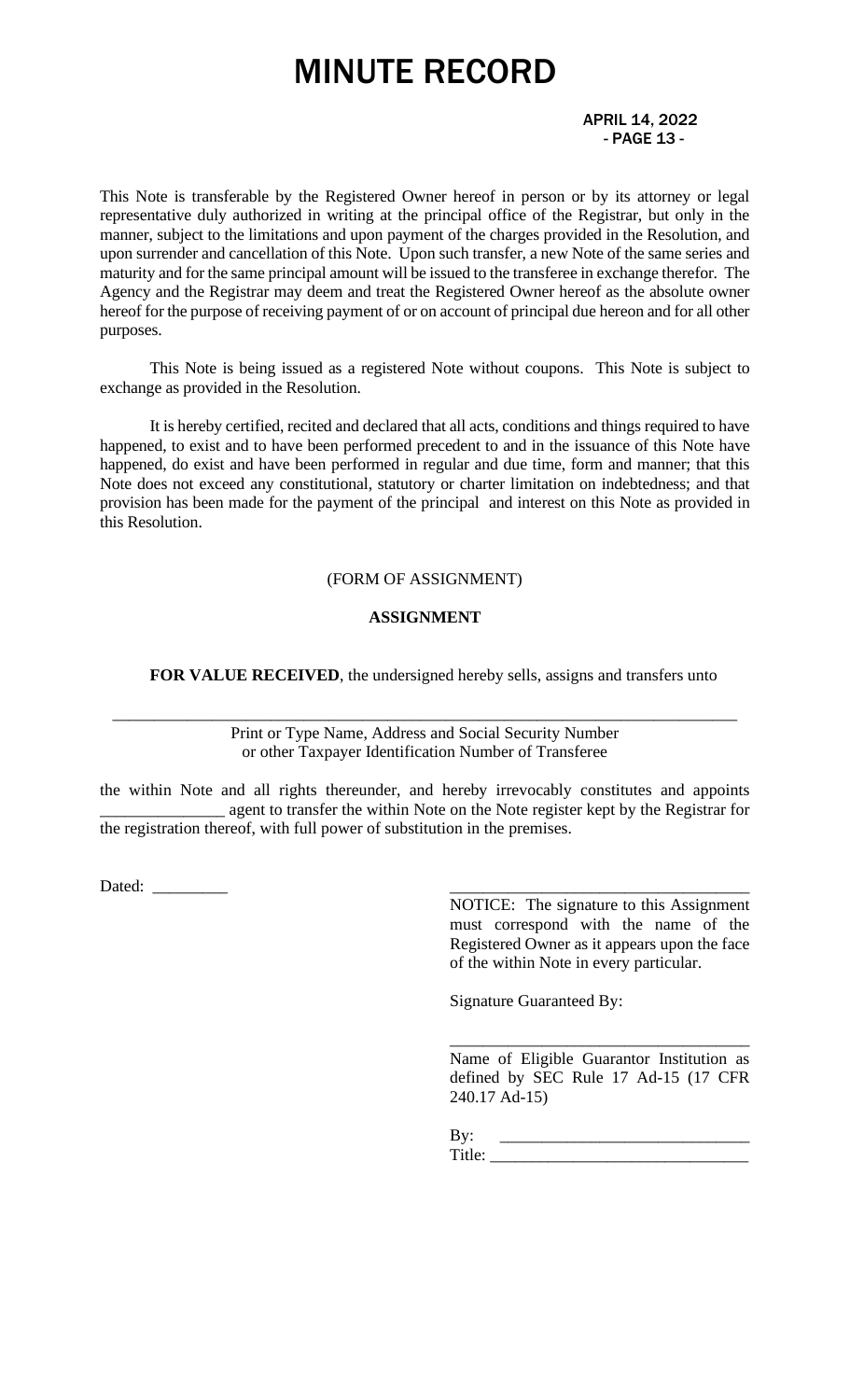APRIL 14, 2022 - PAGE 14 -

#### **SCHEDULE 1**

#### **TABLE OF CUMULATIVE OUTSTANDING PRINCIPAL AMOUNT**

#### **COMMUNITY DEVELOPMENT AGENCY OF THE VILLAGE OF SHELTON, NEBRASKA AR TRADEMARK, LLC REDEVELOPMENT PROJECT TAX INCREMENT DEVELOPMENT REVENUE NOTE, SERIES 2022**

| Date | Principal<br><b>Amount</b><br><b>Advanced</b> | Principal<br><b>Amount</b><br><b>Redeemed</b> | <b>Cumulative</b><br>Outstanding<br>Principal<br><b>Amount</b> | <b>Notation</b><br><b>Made</b><br><b>By</b> |
|------|-----------------------------------------------|-----------------------------------------------|----------------------------------------------------------------|---------------------------------------------|
|      |                                               |                                               |                                                                |                                             |
|      |                                               |                                               |                                                                |                                             |
|      |                                               |                                               |                                                                |                                             |
|      |                                               |                                               |                                                                |                                             |
|      |                                               |                                               |                                                                |                                             |
|      |                                               |                                               |                                                                |                                             |
|      |                                               |                                               |                                                                |                                             |
|      |                                               |                                               |                                                                |                                             |
|      |                                               |                                               |                                                                |                                             |
|      |                                               |                                               |                                                                |                                             |
|      |                                               |                                               |                                                                |                                             |
|      |                                               |                                               |                                                                |                                             |
|      |                                               |                                               |                                                                |                                             |
|      |                                               |                                               |                                                                |                                             |
|      |                                               |                                               |                                                                |                                             |

 Section 6. Pursuant to the provisions of Section 18-2147, R.R.S. Neb. 2012, and the terms of the Redevelopment Contract, effective dates for each Phase of the Project are to be determined by the Redevelopment Contract and future amendments to the Redevelopment Contract, and such effective date(s) are hereby confirmed (as determined pursuant to and set forth in the Redevelopment Contract, as amended) as the effective date(s) after which ad valorem taxes on real property located within each Phase of the Project Area may be apportioned pursuant to said Section 18-2147. From and after said effective date(s) that portion of the ad valorem taxes on all real estate located within each Phase of the Project Area which is described in subdivision (1)(b) of Section 18-2147, R.R.S. Neb. 2012, as amended (the "Project Area Tax Receipts"), shall be paid into the Note Fund (as defined in Section 15. below) to be held by the Agent. The Agency hereby pledges for the payment of the Note both principal and interest as the same fall due, equally and ratably, all Project Area Tax Receipts as so paid into the Note Fund as a prior and first lien upon said receipts for the security and payment of the Note. Monies held in the Note Fund shall be invested to the extent practicable and investment earnings on such monies shall be applied in the same manner as all other funds held in the Note Fund. The Agency hereby agrees that so long as any principal of the Note remains outstanding it will not issue any additional Notes payable from the Project Area Tax Receipts without the written consent of the registered owner (including any pledgee) of the Note as then outstanding. The Agency further reserves the right to provide for payment of principal and interest on the Note from the proceeds of a refunding Note or refunding Notes. Monies held in the Note Fund shall be invested to the extent practicable and investment earnings on such monies shall be applied in the same manner as all other funds held in the Note Fund. As effective date(s) are determined pursuant to the terms of the Redevelopment Contract (and amendments), the Agency's Secretary (the Village Clerk) is hereby authorized and directed to give notice to the County Assessor and Treasurer of the provision of the Redevelopment Contract (and amendments) for dividing ad valorem taxes in accordance with the requirements of subdivision (5) of Section 18-2147, R.R.S. 2012.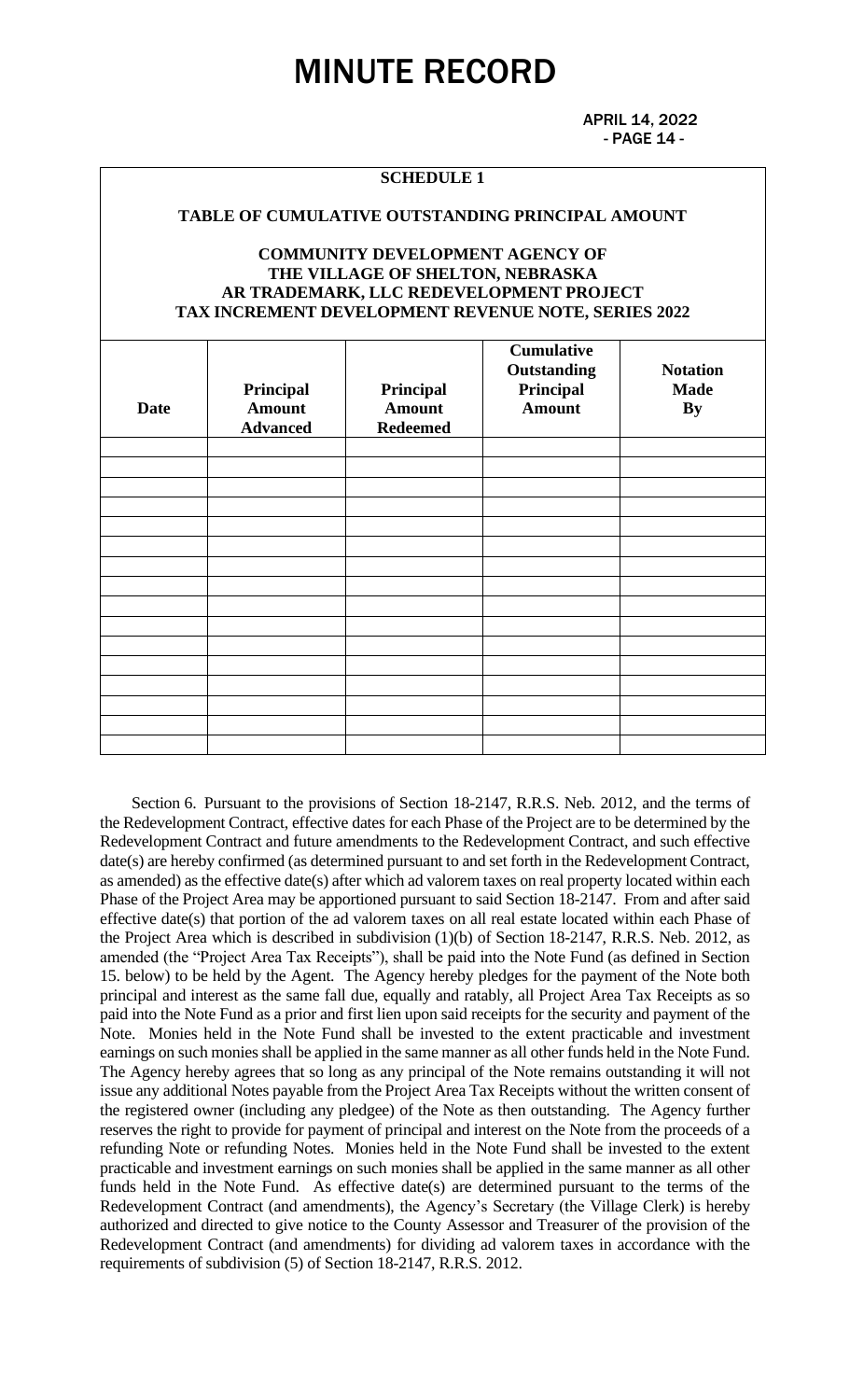#### APRIL 14, 2022 - PAGE 15 -

 Section 7. The Note shall be executed on behalf of the Agency by the Chairman and Secretary of the Agency. Upon execution of the Note and compliance with all other provisions of this Resolution and the Redevelopment Contract, the Note shall be registered by the Agent in the name of the owner or its designee as the initial registered owner and shall be delivered in consideration of payment of the principal amount thereof to the Agency's Treasurer in current bankable funds. The Redeveloper may request notation of a pledge interest in the Note on the records of the Agent. The initial purchaser (and any pledgee) shall be required to deliver an investment representation letter to the Agent. Such letter shall be satisfactory in form to the officers of the Agency, or any one or more of them, as advised by the Agency's attorneys. Subject to Section 2 above, from such purchase price, the Agency is to make a grant to the Redeveloper in accordance with the terms of the Redevelopment Contract.

Section 8. If the date for payment of principal on the Note shall be a Saturday, Sunday, legal holiday or a day on which banking institutions in the Village of Shelton, Nebraska, are authorized by law or executive order to close, then the date for such payment shall be the next succeeding day which is not a Saturday, Sunday, legal holiday or a day on which such banking institutions are authorized to close, and payment on such day shall have the same force and effect as if made on the nominal date of payment.

Section 9. The Secretary of the Agency shall make and certify one or more copies of the transcript of the proceedings of the Agency precedent to the issuance of the Note one of which copies shall be delivered to the Village and held in its records pertaining to the Agency.

Section 10. The Chairman and Secretary of the Agency or any one of them are hereby authorized to take any and all actions, and to execute any and all documents deemed by them necessary to effect the transactions authorized by this Resolution.

Section 11. The authorization for the Note provided for in this Resolution is based upon expectations as to completion of construction, valuation and proposed tax rates suggested by the Redeveloper. The Agency has given and hereby gives no assurances that such expectations will in fact be fulfilled and the Note is being issued with the understanding that the Redeveloper is the initial purchaser of the Note and any pledgee of the Redeveloper accepts and understands the risks related thereto.

Section 12. The Redevelopment Contract between the Agency and the Redeveloper in the form presented is hereby approved. Notice of such contract shall be given immediately by the Agency's Secretary to the Chairman and Board of Trustees of the Village of Shelton and such contract proposal shall be executed and delivered by the Agency. The Agency's Chairman (or Vice-Chairman), is hereby authorized to execute and deliver the Redevelopment Contract, in substantially the form presented but with any such changes as such executing officer shall determine appropriate, on behalf of the Agency.

Section 13. If any section, paragraph, clause or provision of this Resolution shall be held invalid, the invalidity of such section, paragraph, clause or provision shall not affect any of the other provisions of this Resolution.

Section 14. Without in any way limiting the power, Agency or discretion elsewhere herein granted or delegated, the Agency hereby (a) authorizes and directs the Agency's Chairman, Agent, Clerk, Village Attorney and all other officers, officials, employees and agents of the Village to carry out or cause to be carried out, and to perform such obligations of the Village and the Agency and such other actions as they, or any of them, in consultation with their counsel, the owner and its counsel shall consider necessary, advisable, desirable or appropriate in connection with this Resolution, including without limitation the execution and delivery of all related documents, instruments, certifications and opinions, and (b) delegates, authorizes and directs the Agent the right, power and Agency to exercise her independent judgment and absolute discretion in (1) determining and finalizing all terms and provisions to be carried by the Note not specifically set forth in this Resolution and (2) the taking of all actions and the making of all arrangements necessary, proper, appropriate, advisable or desirable in order to effectuate the issuance, sale and delivery of the Note. The execution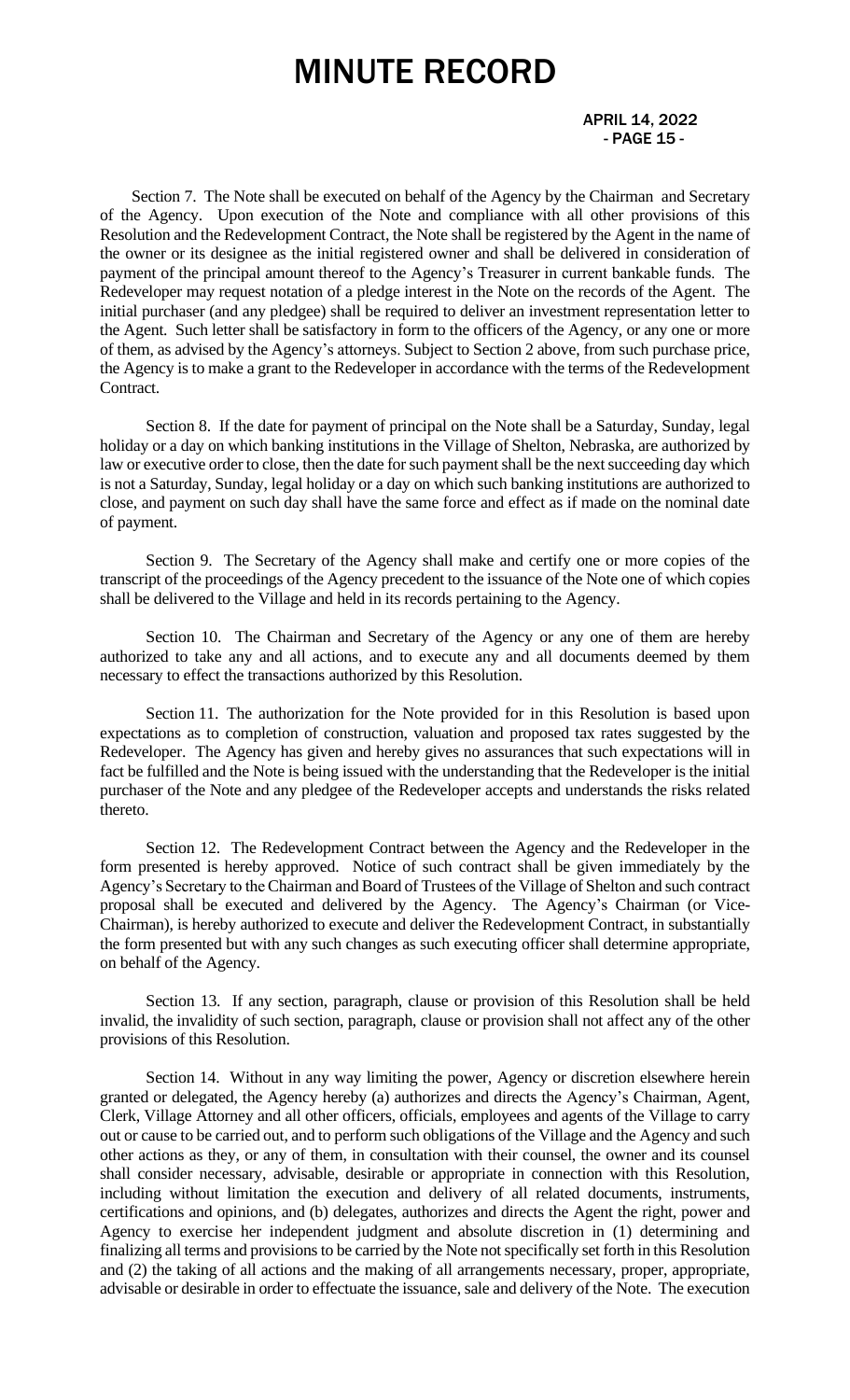#### APRIL 14, 2022 - PAGE 16 -

and delivery by the Agent or by any such other officers, officials, employees or agents of the Village of any such documents, instruments, certifications and opinions, or the doing by them of any act in connection with any of the matters which are the subject of this Resolution, shall constitute conclusive evidence of both the Agency's and their approval of the terms, provisions and contents thereof and of all changes, modifications, amendments, revisions and alterations made therein and shall conclusively establish their absolute, unconditional and irrevocable Agency with respect thereto from the Agency and the authorization, approval and ratification by the Agency of the documents, instruments, certifications and opinions so executed and the actions so taken.

All actions heretofore taken by the Agent and all other officers, officials, employees and agents of the Village, including without limitation the expenditure of funds and the selection, appointment and employment of counsel and financial advisors and agents, in connection with issuance and sale of the Note, together with all other actions taken in connection with any of the matters which are the subject hereof, be and the same is hereby in all respects authorized, adopted, specified, accepted, ratified, approved and confirmed.

Section 15. There is hereby created and established by the Agency the following funds and accounts which funds shall be held by the Agency separate and apart from all other funds and moneys of the Agency and the Village:

(a) a special trust fund called the "AR TRADEMARK, LLC Redevelopment Project Note Fund" (the "Note Fund"). All of the Revenue shall be deposited into the Note Fund. The Revenue accumulated in the Note Fund shall be used and applied on the Business Day prior to each Payment Date (i) to make any payments to the Village or the Agency as may be required under the Redevelopment Contract and (ii) to pay principal on the Note to the extent of any money then remaining the Note Fund on such Payment Date. Money in the Note Fund shall be used solely for the purposes described in this Section 15. All Revenues received through and including December 31, 2042 shall be used solely for the payments required by this Section 15; and

(b) a special trust fund called the "AR TRADEMARK, LLC Redevelopment Project Fund" (the "Project Fund") The Agency shall disburse any money on deposit in the Project Fund from time to time to pay or as reimbursement for payment made for the Project Costs in each case within 5 Business Days after completion of the steps set forth in Section 2. If a sufficient amount to pay a properly completed Disbursement Request is not in the Project Fund at the time of the receipt by the Agency of such request, the Agency shall notify the owner of the Note and such owner may deposit an amount sufficient to pay such request with the Agency for such payment. As set forth in Section 2, if the Redeveloper is the owner of the Note and the Redeveloper so elects, the Agency shall make a grant to Redeveloper in the amount of an approved Disbursement Request; in such event, the approved Disbursement Request amount shall offset funding of the Note.

So long as the Note remains unpaid, the money in the foregoing funds and accounts shall be used for no purpose other than those required or permitted by this Resolution, any Resolution supplemental to or amendatory of this Resolution and the Redevelopment Law.

Section 16. The provisions of this Resolution shall constitute a contract between the Agency and the owner and the provisions thereof shall be enforceable by the owner by mandamus, accounting, mandatory injunction or any other suit, action or proceeding at law or in equity that is presently or may hereafter be authorized under the laws of the State in any court of competent jurisdiction. Such contract is made under and is to be construed in accordance with the laws of the State.

After the issuance and delivery of any Note, this Resolution and any supplemental Resolution shall not be repealable, but shall be subject to modification or amendment to the extent and in the manner provided in this Resolution, but to no greater extent and in no other manner.

Section 17. With the exception of rights or benefits herein expressly conferred, nothing expressed or mentioned in or to be implied from this Resolution or the Note is intended or should be construed to confer upon or give to any person other than the Agency and the owner of the Note any legal or equitable right, remedy or claim under or by reason of or in respect to this Resolution or any covenant, condition, stipulation, promise, agreement or provision herein contained. The Resolution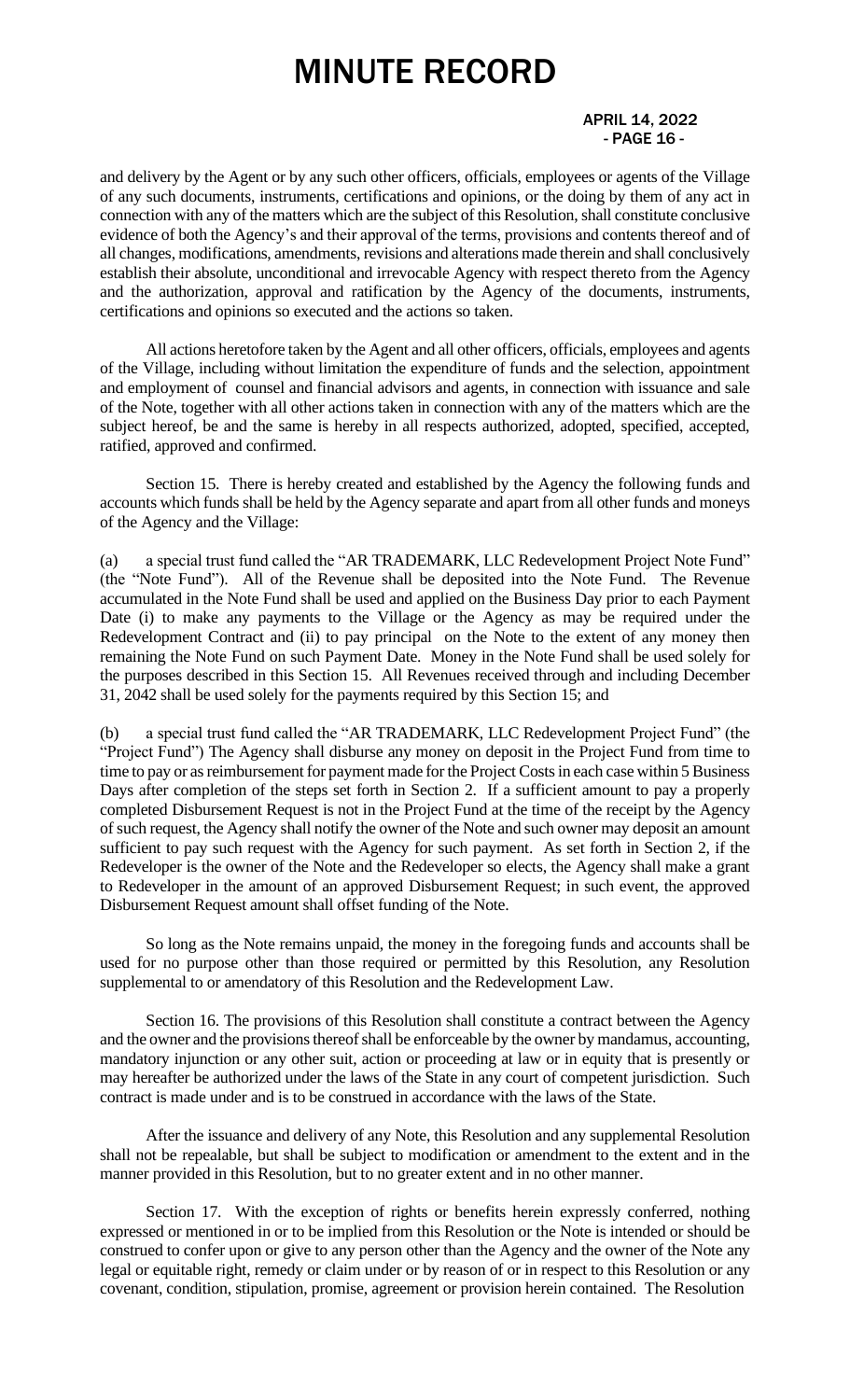APRIL 14, 2022 - PAGE 17 -

and all of the covenants, conditions, stipulations, promises, agreements and provisions hereof are intended to be and shall be for and inure to the sole and exclusive benefit of the Village, the Agency and the owner from time to time of the Note as herein and therein provided.

Section 18. No officer or employee of the Agency shall be individually or personally liable for the payment of the principal on the Note. Nothing herein contained shall, however, relieve any such officer or employee from the performance of any duty provided or required by law.

Section 19. The Resolution shall be construed and interpreted in accordance with the laws of the State of Nebraska. All suits and actions arising out of this Resolution shall be instituted in a court of competent jurisdiction in the State except to the extent necessary for enforcement, by any trustee or receiver appointed by or pursuant to the provisions of this Resolution, or remedies under this Resolution.

Section 20. Any Resolution of the Agency and any part of any resolution, inconsistent with this Resolution is hereby repealed to the extent of such inconsistency.

Section 21. This Resolution shall take effect and be in full force from and after its passage by the Community Development Agency of the Village.

Section 22. This Resolution shall be in force and take effect from and after its adoption as provided by law.

Member Keslar seconded the motion of approval and adoption of Resolution CDA-2022-2 as presented. Ayes: Roe, Keslar, Oberg and Doremus. Nays: None. Absent: Reutzel. Motion Carried.

It was then moved by Member Doremus, with a second from Oberg to adjourn the Community Development Agency meeting and reconvene the Board of Trustees meeting. Ayes: Roe, Keslar, Oberg and Doremus. Nays: None. Absent: Reutzel. Motion Carried and the Board of Trustees meeting was reconvened at 7:27 PM.

2. CONSENT AGENDA. It was then moved by Trustee Doremus to approve the consent agenda which included: A) Waive Reading and approve minutes of Regular meeting of March 10, 2022; and B) Accept Financial Report. This received a second from Trustee Keslar with the vote as follows: Ayes: Roe, Oberg, Keslar and Doremus. Nays: None. Absent: Reutzel. Motion Carried.

3. REPORTS. Written and verbal reports were received from the Village Attorney, Library, Police, Fire Department, Administrative Clerk and Utility Department.

4. BUFFALO COUNTY COMPREHENSIVE PLAN SURVEY. Scott Stubblefield presented the board with an overall view of a survey that Buffalo County would like to have filled out to update their Comprehensive Plan. His mission was to encourage everyone to participate in the survey.

5. PURCHASE OF AIR PACK FOR FIRE DEPARTMENT. After discussion, it was indicated by Chairman Roe that it was time to consider Resolution No. 22-04-14A.

RESOLUTION NO. 22-04-14A:

WHEREAS, the Governing Body of the Village of Shelton, Nebraska has determined that the purchase of certain equipment is necessary and essential to the efficient and proper operation of the Village.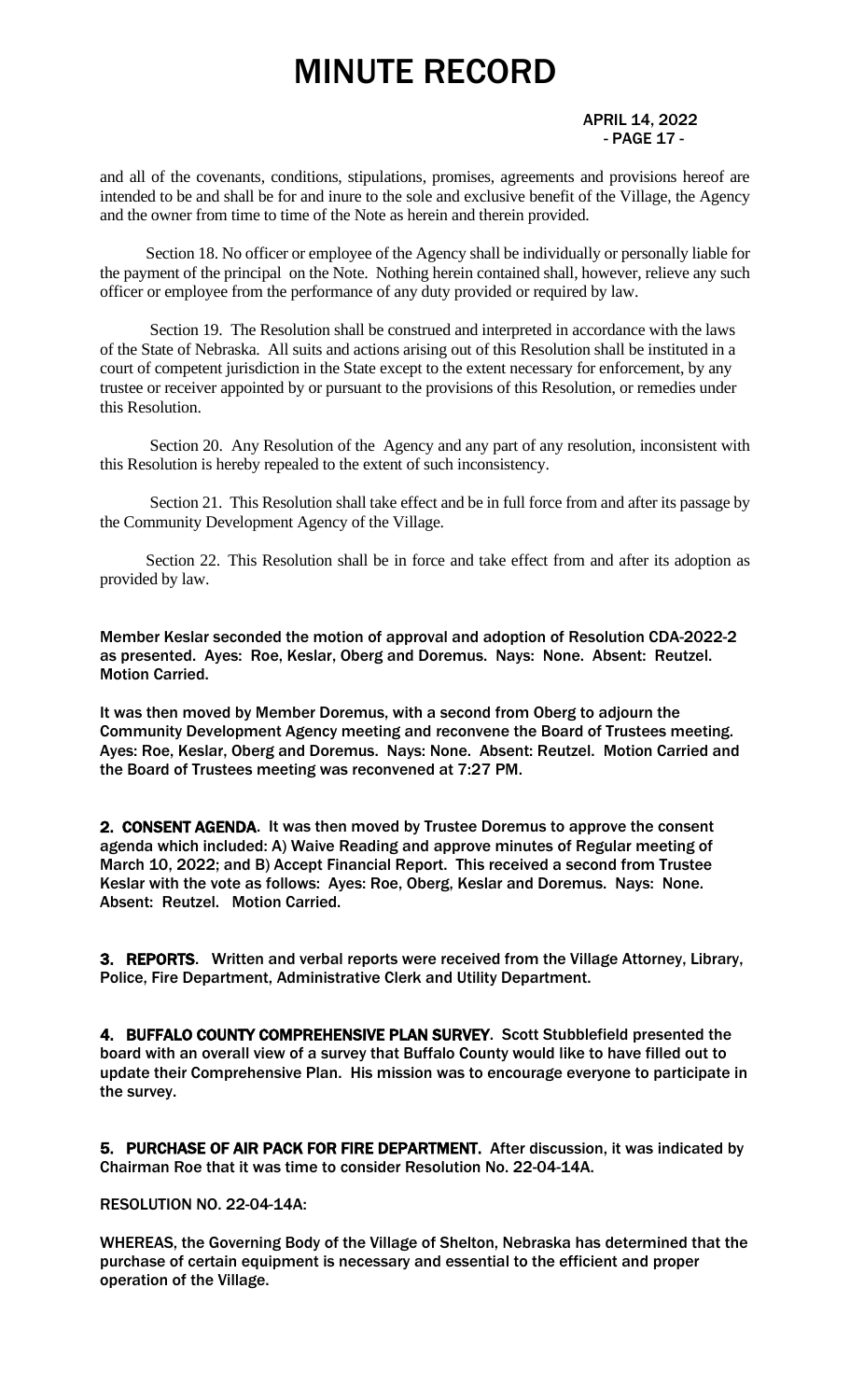APRIL 14, 2022 - PAGE 18 -

WHEREAS, after investigation of the facts and discussion of the alternatives, the Governing Body has decided to purchase the necessary equipment. NOW, THEREFORE, BE IT RESOLVED BY THE CHAIRMAN AND BOARD OF TRUSTEES OF THE VILLAGE OF SHELTON, NEBRASKA:

 SECTION 1. That the Village of Shelton, Nebraska shall immediately acquire one Air Pack from Sandry Fire Supply. LLC with the cost to the Village of Shelton not to exceed \$6,960.00. SECTION 2. That the Chairman, Fire Chief and Village Clerk are hereby authorized, and directed to acquire the aforementioned item for and on behalf of, and in the name of the Village of Shelton, Nebraska, and to execute such documents, orders, and contracts in the name of the Village of Shelton, Nebraska, as may be necessary, proper, or convenient to undertake and complete such purchase.

It was then moved by Trustee Doremus to approve and adopt Resolution No. 22-04-14A as presented. This received a second from Trustee Oberg with the vote as follows: Ayes: Roe, Oberg, Keslar and Doremus. Nays: None. Absent: Reutzel. Motion Carried.

6. HIRING OF SUMMER PART TIME HELP STAFF. After discussion, it was agreed to pay the certification costs for the Pool staff after successfully completing the season. Chairman Roe then stated introductions of Ordinance No. 850 was now in order. Whereupon, it was moved by Trustee Oberg, seconded by Trustee Keslar that the minutes of the proceedings of the Chairman and Board of Trustees of the Village of Shelton, Buffalo County, Nebraska, in the matter of passing and approving Ordinance No. 850 be preserved and kept in a separate and distinct volume known as "Ordinance Record, Village of Shelton, Nebraska"; and that said separate and distinct volume be incorporated in and made a part of these proceedings the same as though it were spread at large herein. The Chairman instructed the Village Clerk to call the roll and the following was recorded as the vote on this motion: AYES: Roe, Oberg, Keslar and Doremus. NAYS: None. ABSENT: Reutzel. Whereupon the chairman declared the Motion Carried.

Further, a motion was made by Trustee Oberg, seconded by Trustee Doremus that the statutory rules in regard to the passage and adoption of Ordinances be suspended, so that said Ordinance No. 850 might be introduced, read by title, and approved and passed at the same meeting. Trustee Oberg called for the question. The Chairman put the question to the vote and instructed the Village Clerk to call roll and the following was the vote on this motion: AYES: Roe, Oberg, Keslar and Doremus. NAYS: None. ABSENT: Reutzel. Whereupon, the Chairman declared the Motion Carried.

Following the reading of Ordinance No. 850 by title on the First Reading, the suspension of the rules so that the same may be read by title on the Second and Third Readings, allowing for final passage at the same meeting, Trustee Oberg called for the question as to the approval and passage of Ordinance No. 850 and the following vote was recorded: AYES: Roe, Oberg, Keslar and Doremus. NAYS: None. ABSENT: Reutzel. Whereupon, the Chairman declared that four members of the Board having voted in the affirmative for the passage and approval of Ordinance No. 850 and declared said Ordinance duly passed and adopted as an Ordinance of the Village of Shelton, Nebraska.

Whereupon, it was moved by Trustee Oberg, seconded by Trustee Doremus that said Ordinance No. 850 be published in pamphlet form. AYES: Roe, Oberg, Keslar and Doremus. NAYS: None. ABSENT: Reutzel. Motion Carried.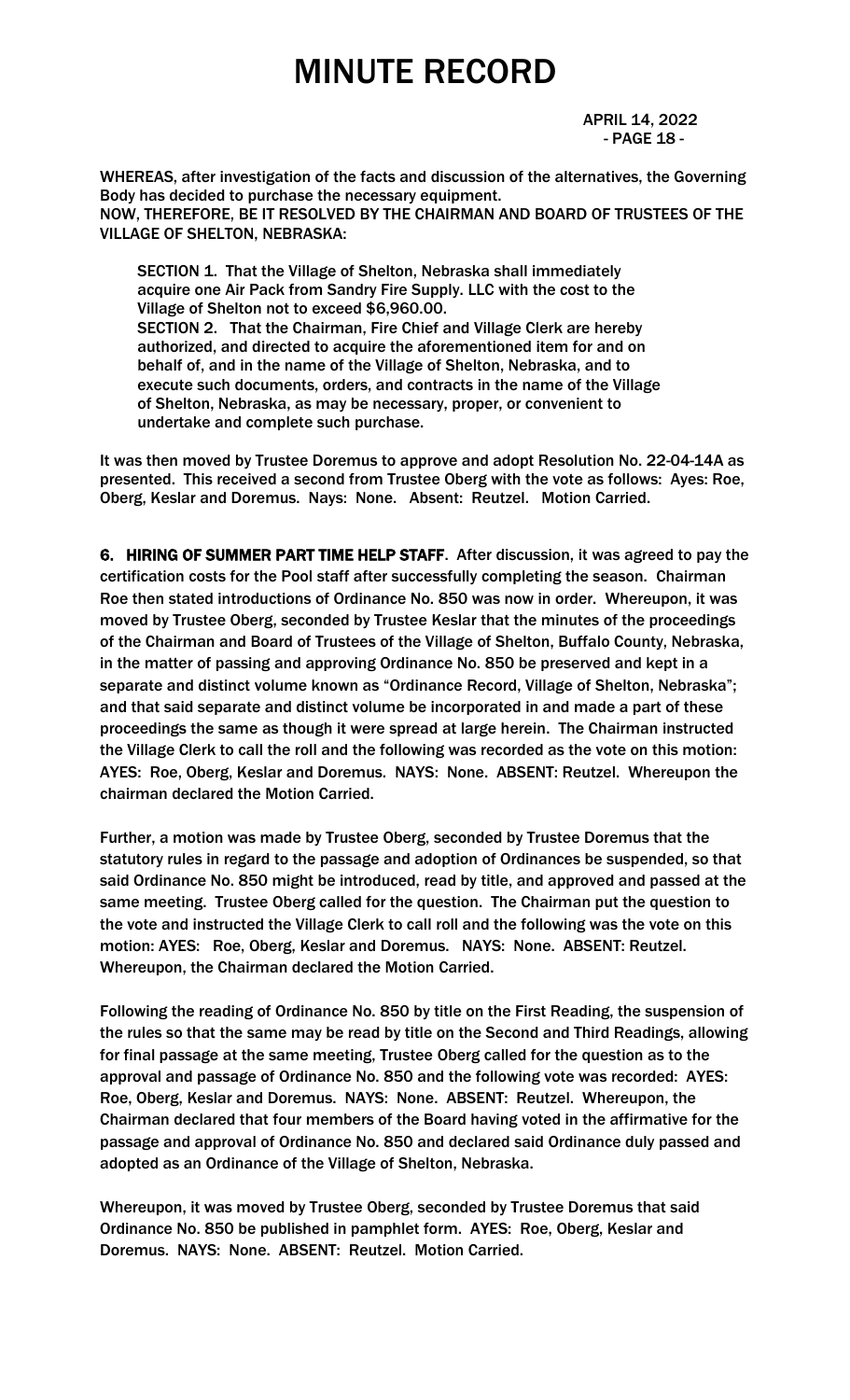APRIL 14, 2022 - PAGE 19 –

7. PARK & POOL SUMMER ACTIVITES. The Lions Club reported on their plans for the fencing décor at the basketball courts and the "move night" in the park for July  $3^{rd}$ . A report as to the teams which will be using the field for baseball and softball this summer was given.

8. PURCHASE OF NEW GATOR. After discussion, Chairman Roe indicated it was time to consider Resolution No. 22-04-14B.

RESOLUTION NO. 22-04-14B:

WHEREAS, the Governing Body of the Village of Shelton, Nebraska has determined that the maintenance of properties is necessary and essential to the efficient and proper operation of the Village.

WHEREAS, after investigation of the facts and discussion of the alternatives, the Governing Body has decided to have the necessary maintenance done.

NOW, THEREFORE, BE IT RESOLVED BY THE CHAIRMAN AND BOARD OF TRUSTEES OF THE VILLAGE OF SHELTON, NEBRASKA:

 SECTION 1. That the Village of Shelton, Nebraska shall immediately acquire a 2022 John Deere Gator XUV835R from AKRS Equipment of Grand Island, NE for a price not to exceed \$19,102.84. SECTION 2. That the Chairman, Utility Superintendent and Clerk are hereby authorized, and directed to execute such documents, orders, and contracts in the name of the Village of Shelton, Nebraska, as may be necessary, proper, or convenient to undertake and complete such a project.

It was then moved by Trustee Doremus, with a second from Trustee Oberg to approve and adopt Resolution No. 22-04-14B as presented. AYES: Roe, Oberg, Keslar and Doremus. NAYS: None. ABSENT: Reutzel. Motion Carried.

9. DECLARING 2003 BUICK LESABRE AS SURPLUS. After discussion, Chairman Roe indicated it was time to consider Resolution No. 22-04-14C.

RESOLUTION NO. 22-04-14C:

WHEREAS, the Village of Shelton is the owner of certain personal property described as 2003 Buick Lesabre; and

WHEREAS, said personal property is no longer useful to the Village ; and WHEREAS, it is the best interests of the Village of Shelton that such personal property be sold.

NOW THEREFORE, BE IT RESOLVED by the Chairman and Board of Trustees of the Village of Shelton, Buffalo County, Nebraska, as follows:

- 1. The surplus property described as 2003 Buick Lesabre 4 door shall be sold in an "as is condition" without warranty, expressed or implied by private sale, by set price or negotiated offer through the Village Clerk;
- 2. The Village Clerk is hereby directed to post Notice of Sale in three prominent places within the Community on or before April 22, 2022.

It was then moved by Trustee Doremus to approve and adopt Resolution No. 22-04-14C as presented. This received a second from Trustee Keslar with the vote as follows: AYES: Roe, Oberg, Keslar and Doremus. NAYS: None. ABSENT: Reutzel. Motion Carried.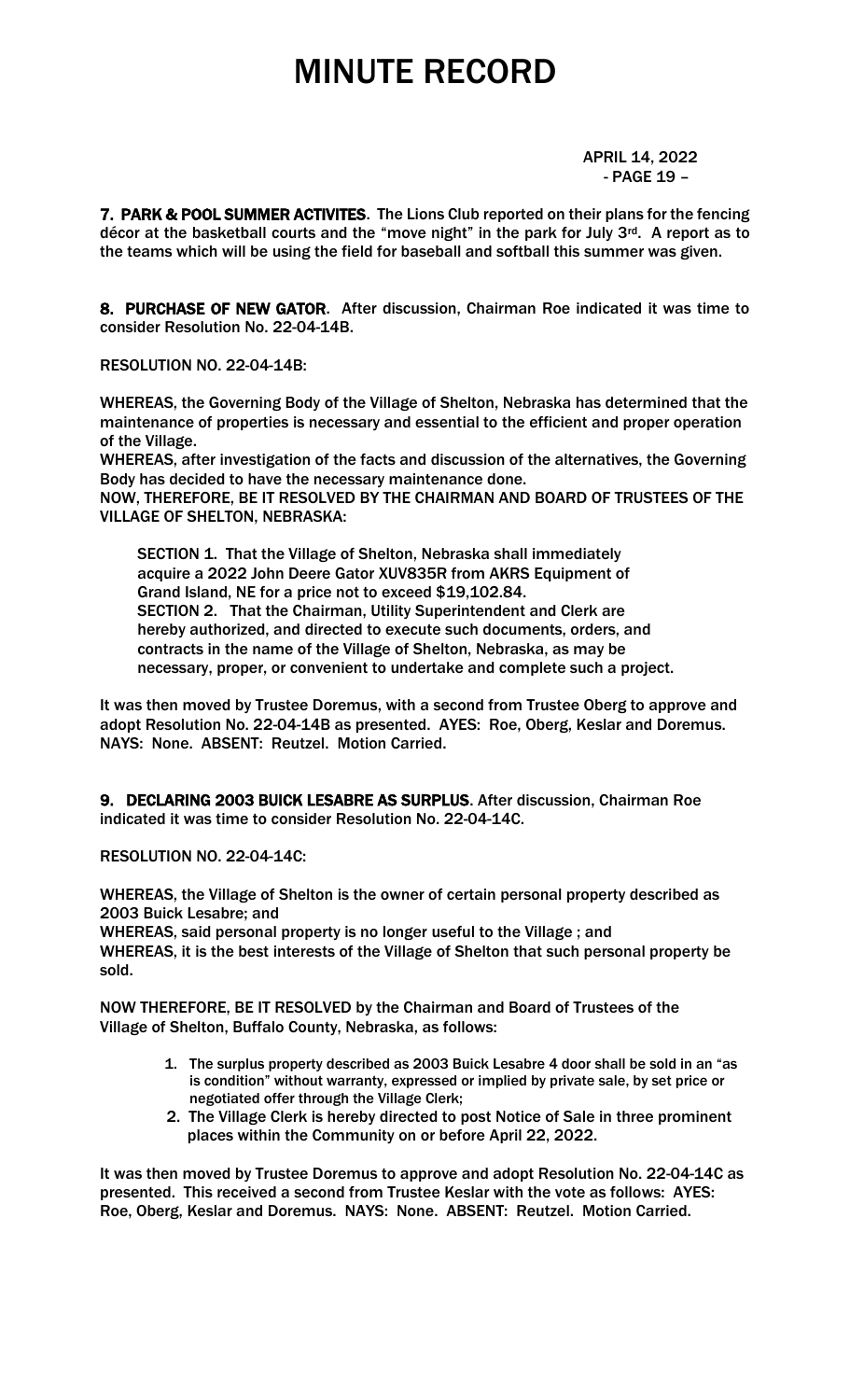APRIL 14, 2022 - PAGE 20 –

10. REPAIR OF BALL FIELD LIGHTS. Utility Superintendent Gillming informed the Board that he was still waiting on bids. After discussion, Trustee Oberg moved to propone any action on this agenda item until the May regular meeting. This received a second from Trustee Keslar with the vote as follows: AYES: Roe, Oberg, Keslar and Doremus. NAYS: None. ABSENT: Reutzel. Motion Carried.

11. SALES TAX BALLET QUESTION. After some discussion Chairman Roe asked to have this agenda item placed on the May agenda for further discussion at that time.

12. ADDING \$650 TO PERPETUAL CARE CD AND RENEWING. After discussion, it was moved by Trustee Keslar, with a second from Trustee Oberg to add \$650.00 to CD99434 and renew it for 11 months at an interest rate of .40. AYES: Roe, Oberg, Keslar and Doremus. NAYS: None. ABSENT: Reutzel. Motion Carried.

13. SUBORDINATION AGREEMENT WITH EXCHANG BANK. Since this homeowner was part of the Owner-Occupied Rehab Project and now wanted to refinance their mortgage, the bank is asking for the Village to remain as the second mortgage once the refinancing is complete. After discussion, Chairman Roe indicated Resolution No. 22-04-14D was up for consideration.

#### RESOLUTION NO. 22-04-14D:

 BE IT RESOLVED BY THE CHAIRMAN AND BOARD OF TRUSTEES OF THE VILLAGE OF SHELTON, NEBRASKA,

 1. That the Subordination Agreement between the Exchange Bank of Gibbon and the Village of Shelton in the form presented to this Governing Body hereby is approved and accepted.

 2. That the Chairman of the Governing Body and Village Clerk hereby are authorized and directed to execute such Agreement, on behalf of, and in the name of the Village of Shelton, Nebraska and that an executed copy of said Contract be affixed to this resolution and, by reference, made a part of these official proceedings.

It was then moved by Trustee Doremus with a second from Trustee Keslar to approve and adopt Resolution No. 22-04-14D as presented. AYES: Roe, Oberg, Keslar and Doremus. NAYS: None. ABSENT: Reutzel. Motion Carried.

7. CLAIMS. After review, it was moved by Trustee Doremus, seconded by Trustee Oberg to pay the claims as presented. Ayes: Roe, Keslar, Oberg and Doremus. Nays: None. Absent: Reutzel. Motion Carried.

8. ADJOURNMENT. All agenda items having been considered, Trustee Doremus, with a second from Trustee Keslar moved to adjourn the meeting. AYES: Roe, Oberg, Doremus and Keslar. NAYS: None. ABSENT: Reutzel. Whereupon, the Chairman declared the motion carried and the meeting duly adjourned at 8:25 P.M.

 $\overline{\phantom{a}}$  , and the contract of the contract of the contract of the contract of the contract of the contract of the contract of the contract of the contract of the contract of the contract of the contract of the contrac

#### RESPECTFULLY SUBMITTED

#### BONNIE DOREMUS, MMC VILLAGE CLERK